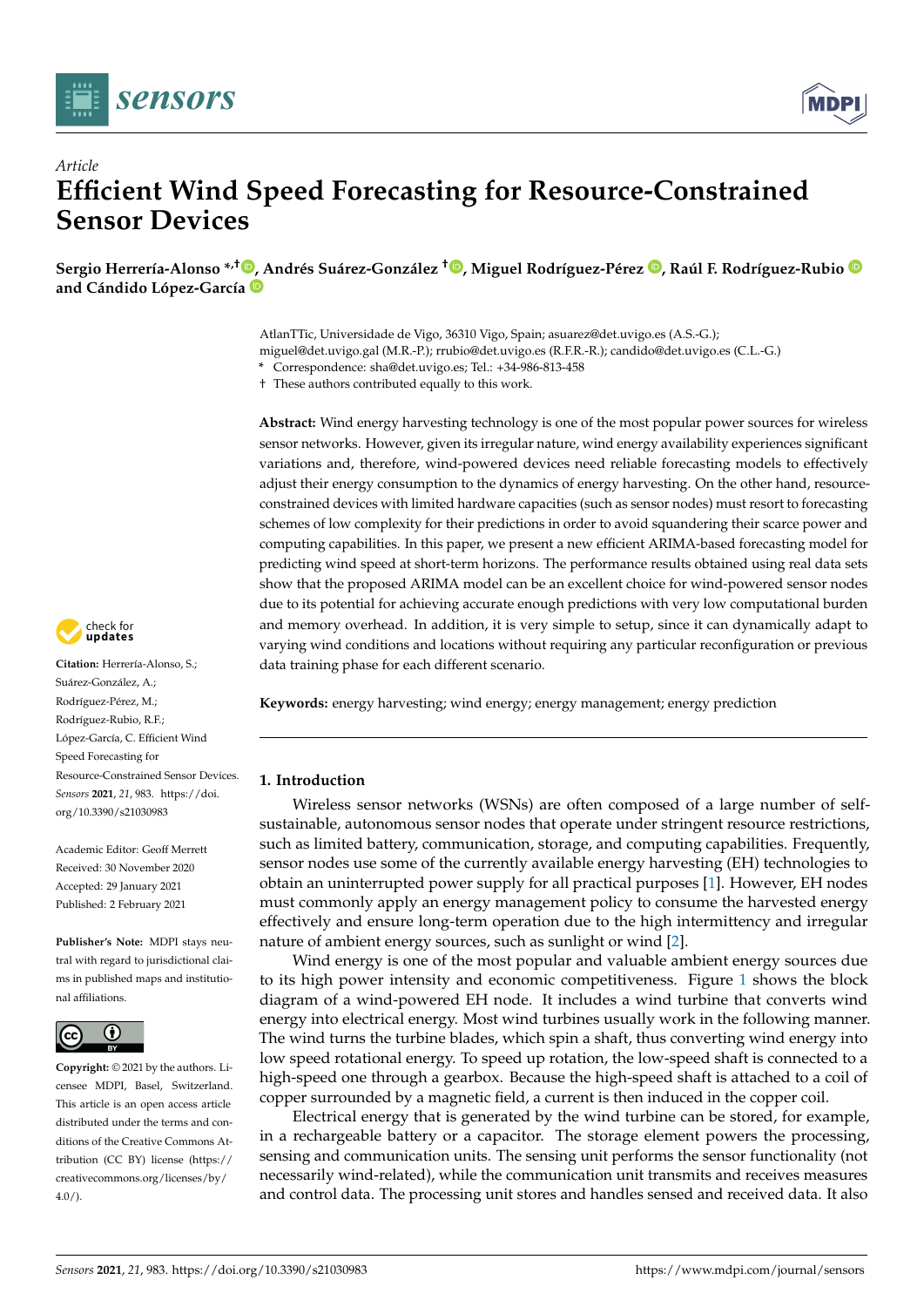implements the energy management scheme required to schedule processing, sensing, and communication functions optimally from an energy point of view, as shown in the block diagram [\[3](#page-14-2)[,4\]](#page-14-3).

<span id="page-1-0"></span>

**Figure 1.** Block diagram of a wind-powered energy harvesting (EH) node. Solid (dotted) lines represent energy (data) transfer.

Wind speed has a great impact on the amount of energy that is generated by wind turbines. In fact, the amount of energy that can be theoretically obtained from the wind is proportional to the cube of wind speed [\[5\]](#page-14-4), although, in practice, the power output of a specific wind turbine and the wind speed are usually related following a sigmoid power curve that is given by the manufacturer  $[6]$ . Certainly, wind speed is highly dynamic, so the energy that is available to a wind-powered device fluctuates significantly, even within short periods of time. Therefore, the energy management scheme implemented in a wind-powered node requires an efficient forecasting model that accurately predicts wind speed in the near future (from a few minutes to a few hours) to effectively adapt energy consumption to the dynamics of EH and avoid forthcoming energy shortages [\[7\]](#page-14-6).

Many different wind speed/power forecasting models have been proposed in recent years [\[8,](#page-14-7)[9\]](#page-14-8). According to their forecasting approach, existing models can be classified into three different categories: physical, statistical, and hybrid models. Physical methods model wind power while taking into account some physical specifications of wind turbines, local terrain, and farm layouts, as well as meteorological data that were obtained from numerical weather prediction (NWP) [\[10–](#page-14-9)[12\]](#page-14-10). Because of the high latency and computational cost of NWP, physical methods have limited utility for short-term predictions, although they can perform well for long forecasting horizons (greater than 6 h). Different from them, statistical methods model wind speed/power as a stochastic process formed from the available time series of historical data [\[13](#page-15-0)[–35\]](#page-15-1). These models have lower complexity and latency than the physical ones, so they are preferred for short-term forecasting horizons. Finally, hybrid models try to benefit from the best features of both physical and statistical models combining meteorological conditions forecasts (such as temperature, humidity, or atmospheric pressure) with available time series [\[36](#page-15-2)[–38\]](#page-15-3). However, because hybrid models also require NWP, they are also inadequate for short-term forecasting.

Wind-powered sensor nodes must work in WSNs with limited hardware capacities and under severe resource restrictions. Therefore, they require simple and effective forecasting schemes for their short-term wind predictions. In this paper, we present a new efficient ARIMA-based forecasting model to predict wind speed at short-term horizons (from 10 min to 1 h). The performance results that were obtained using real data sets confirm that the proposed ARIMA model can be an excellent choice for resource-constrained sensor devices, due to its capacity to achieve accurate enough predictions using a very small amount of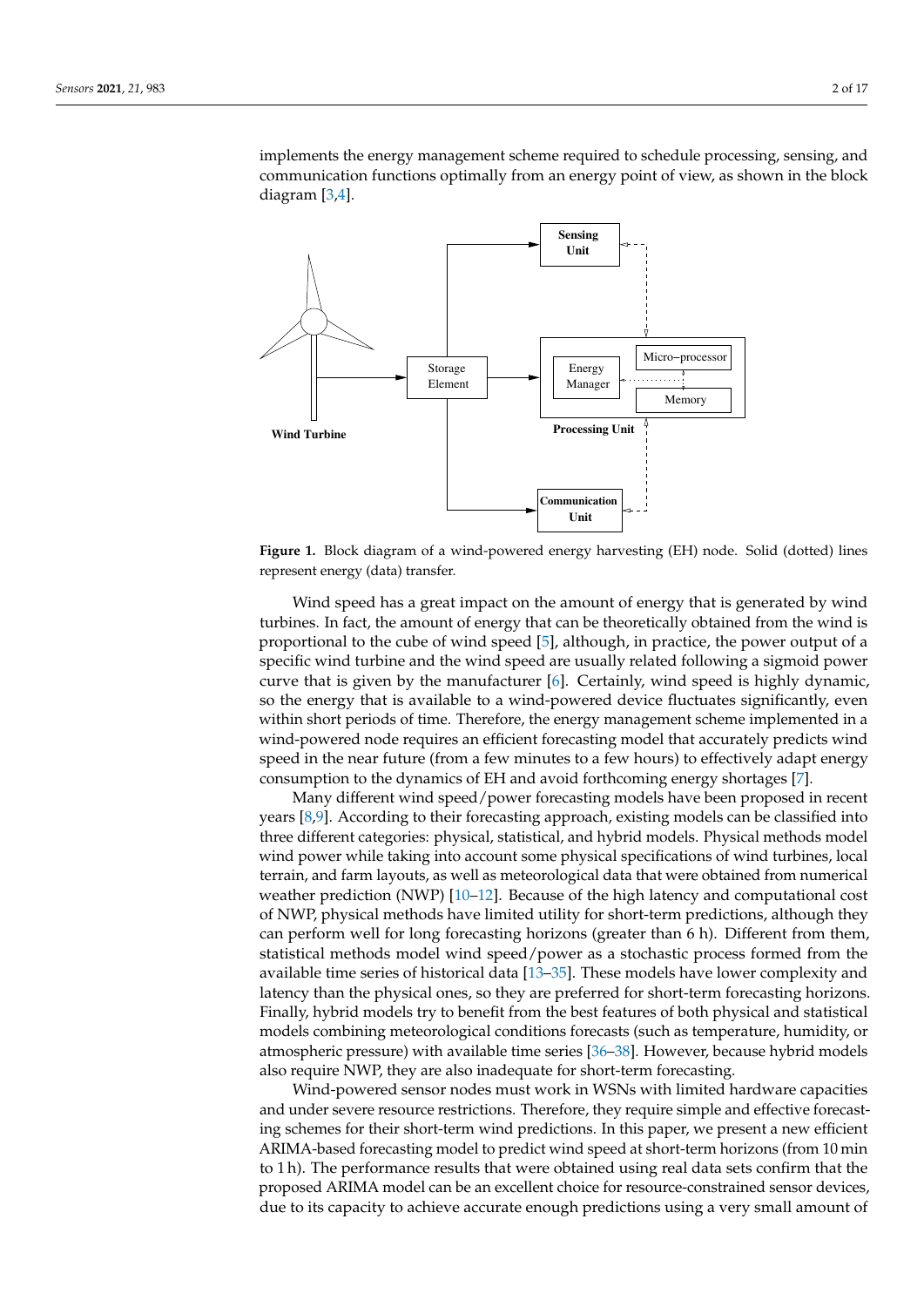memory and just performing a few straightforward operations. In addition, and different from the previous ARIMA models, the management and setup of the proposed method is very simple, since it is able to dynamically adapt to changing wind conditions and locations without requiring any reconfiguration or previous data training phase for each different scenario.

The rest of the paper is organized, as follows. Related work is reviewed in Section [2.](#page-2-0) Section [3](#page-3-0) briefly describes the different forecasting models that have been evaluated in the paper. In Section [4,](#page-5-0) we present a novel ARIMA-based model that is specifically designed to forecast future values of a wind speed time series and in Section [5](#page-8-0) we describe how it can be implemented in a light way. In Section  $6$ , we then compare the performance of the different forecasting methods in several scenarios while using real data sets. Finally, the main conclusions are laid out in Section [7.](#page-13-0)

#### <span id="page-2-0"></span>**2. Related Work**

As previously explained, statistical methods should be preferred for short-term predictions due to their lower latency and computational cost. These methods use available time series of historical wind speed and/or power data to make predictions. For example, some of them approach the forecasting problem while using conventional statistical methods, including Autoregressive Integrated Moving Average (ARIMA) models [\[13–](#page-15-0)[18\]](#page-15-4), Bayesian regression [\[19](#page-15-5)[–21\]](#page-15-6), or Kalman filtering [\[22](#page-15-7)[–24\]](#page-15-8).

Differently, most recent statistical methods employ some modern artificial intelligence and machine learning tools, due to their effectiveness in forecasting non-linear time series. In particular, quantile regression [\[25](#page-15-9)[,26\]](#page-15-10), neural networks [\[27–](#page-15-11)[30\]](#page-15-12), and support vector machines [\[31–](#page-15-13)[35\]](#page-15-1) are widely used in this context. It is worth remarking that most of these prediction schemes decompose the original non-stationary time series into several relatively stationary components to then apply the most adequate statistical model to each of them. Eventually, the final prediction is obtained by adding up all of the individual forecasting results [\[39\]](#page-15-14).

However, there exist a few drawbacks that should be considered when using machine learning techniques in WSNs [\[40\]](#page-15-15). Firstly, they have to perform a great number of complex operations to forecast wind data. Specifically, the higher the required accuracy, the higher the computational burden and, hence, energy consumption. In addition, they require a large data set of samples to be trained and fit their configuration parameters for a particular location. Consequently, although these schemes may be a good choice for providing accurate medium and long-term predictions at wind farms, they are not adequate for resource-constrained, possibly portable, sensor devices.

A different class of statistical models make predictions carefully combining the latest measured values with those that were observed at the same times on previous days (EWMA [\[7\]](#page-14-6), WCMA [\[41\]](#page-15-16), QL-SEP [\[42\]](#page-16-0), LINE-P [\[43\]](#page-16-1), and D-WCMA [\[44\]](#page-16-2)) or on the most similar past days to the current one (UD-WCMA [\[44\]](#page-16-2) and Pro-Energy [\[45\]](#page-16-3)). These models are simpler than those that are based on machine learning tools and they are especially suited when daily weather patterns are observed.

In this paper, we present a new ARIMA-based forecasting scheme that is especially suitable for wind-powered sensor devices with limited resources. Contrary to previous ARIMA models, the proposed method is flexible enough to dynamically adapt to varying wind conditions and/or locations without requiring any reconfiguration or previous data training phase for each different scenario. Furthermore, it can be implemented in a very light way, thus providing accurate enough short-term predictions with minimal computational load and memory overhead. In order to test its effectiveness, we compared it with the straightforward persistence model, which is usually used as a benchmark for wind speed forecasting, and with the D-WCMA and Pro-Energy schemes, due to their relative simplicity and good performance.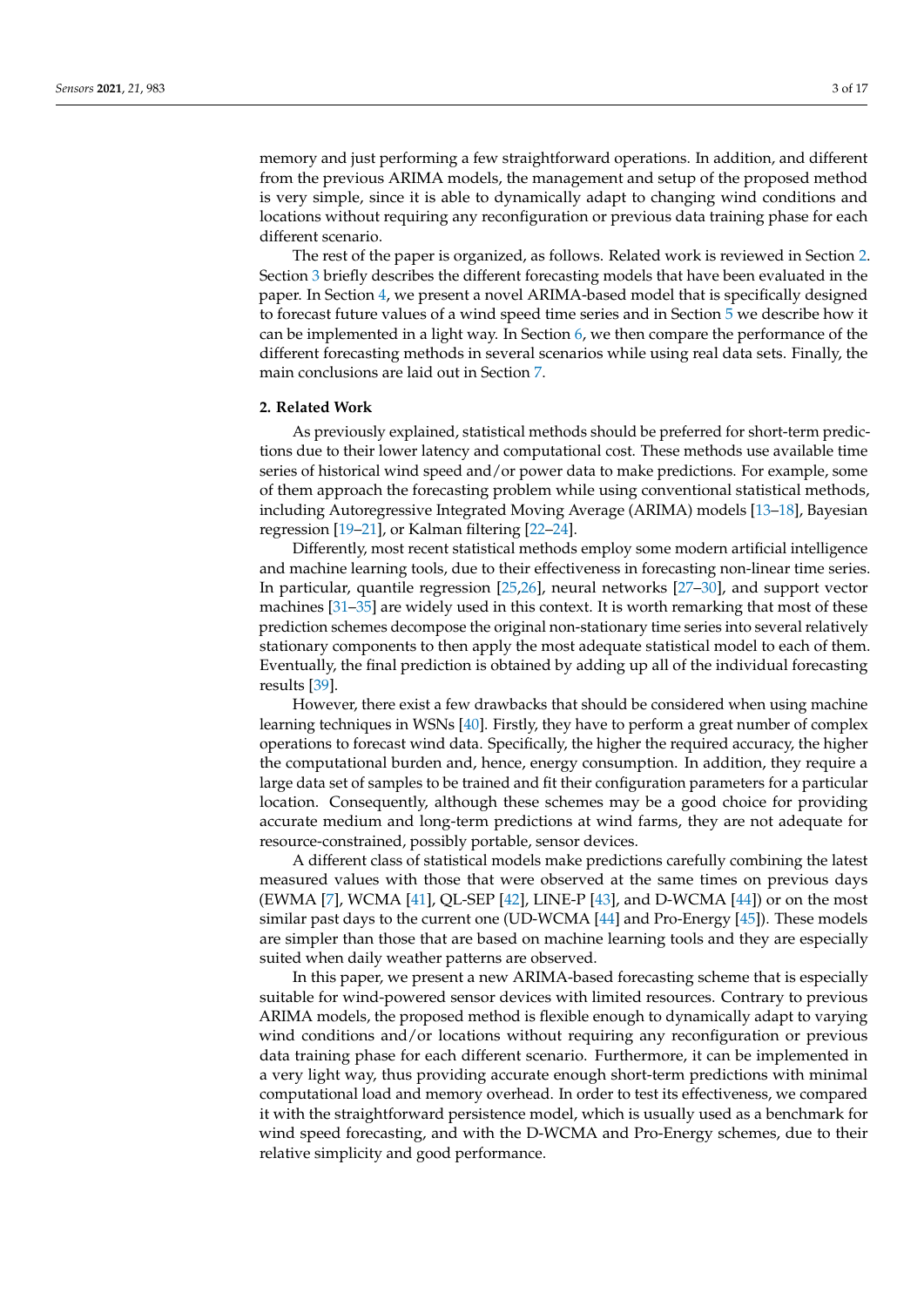# <span id="page-3-0"></span>**3. Forecasting Models**

In this section, we present the forecasting models that have been evaluated in the paper. We assume that wind speed observations are available at discrete, equally spaced intervals of time, forming a wind speed time series  $\{s_0, s_1, \ldots, s_n\}$ .

#### *3.1. Persistence Model*

The persistence model straightforwardly estimates the wind speed for future timeslot  $n + h$ , with  $h \in \{1, 2, \dots\}$ , as the wind speed that was observed during the last timeslot *n*:

$$
\widehat{s}_{n+h} = s_n. \tag{1}
$$

This simple method provides good predictions at short-term horizons and it is commonly used as a benchmark model for wind speed forecasting due to the high correlation between wind speed samples that are close in time. However, the accuracy of this model decreases considerably with the distance to the forecasting horizon.

# *3.2. ARIMA Model*

The ARIMA (AutoRegressive Integrated Moving Average) model is a generalization of the ARMA (AutoRegressive Moving Average) model, which is recommended when the time series show evidence of non-stationarity, as is the case for the wind speed data. An ARIMA (*p*, *d*, *q*) model for the wind speed time series data is given by

$$
\nabla^d s_n - \varphi_1 \nabla^d s_{n-1} - \cdots - \varphi_p \nabla^d s_{n-p} = \varepsilon_n - \theta_1 \varepsilon_{n-1} - \cdots - \theta_q \varepsilon_{q-1}, \tag{2}
$$

where  $p$  is the order of the autoregressive (AR) model,  $q$  is the order of the movingaverage (MA) model, and *d* is the degree of differencing, which is the number of times that consecutive raw values have been subtracted to eliminate the non-stationarity:

$$
\nabla^1 s_n = \nabla s_n = s_n - s_{n-1},
$$
  
\n
$$
\nabla^d s_n = \nabla^{d-1} s_n - \nabla^{d-1} s_{n-1}, \quad \forall d \ge 2.
$$
\n(3)

In the ARIMA model, the parameters  $\varphi_1, \varphi_2, \ldots, \varphi_p$  of the corresponding AR model set how much the previous terms contribute to the current value, while the parameters  $\theta_1, \theta_2, \ldots, \theta_q$  of the corresponding MA model set how much the error terms,  $\varepsilon_n$ , contribute to the current value. The error terms are assumed to form a white noise process with zero mean and constant variance. Note that the conventional  $AR(p)$ ,  $MA(q)$ , and  $ARMA(p,q)$ models are equivalent to ARIMA  $(p, 0, 0)$ , ARIMA  $(0, 0, q)$ , and ARIMA  $(p, 0, q)$  models, respectively, and that the persistent model can be characterized as a simple ARIMA (1, 0, 0) model with  $\varphi_1 = 1$ .

# *3.3. Pro-Energy Model*

The Pro-Energy scheme maintains a time series that encompasses those samples that were obtained during the past *D* days. Assuming that *N* observations are available for each day, the time series is organized as a pool  $\mathcal{P} = \{p_1, p_2, \ldots, p_D\}$  of *D* profiles, each one containing the *N* values that were measured during each of the timeslots of a given past day. Note that, therefore, the last sample  $s_n$  corresponds to the *l*-th sample, with  $l = n$ mod *N*, of the current day.

The Pro-Energy model computes the expected value for future timeslot  $n + h$ , as

$$
\widehat{s}_{n+h} = \gamma_h s_n + (1 - \gamma_h) \bar{s}_{l+h}^P \,, \tag{4}
$$

where  $\bar{s}_{l+h}^P$  is the average value of the samples that correspond to the  $(l+h)$ -th timeslot of the *P* most similar profiles of the pool  $P$  and  $\gamma_h$  is the correlation factor that determines the significance of the last sample  $s_n$  when making predictions: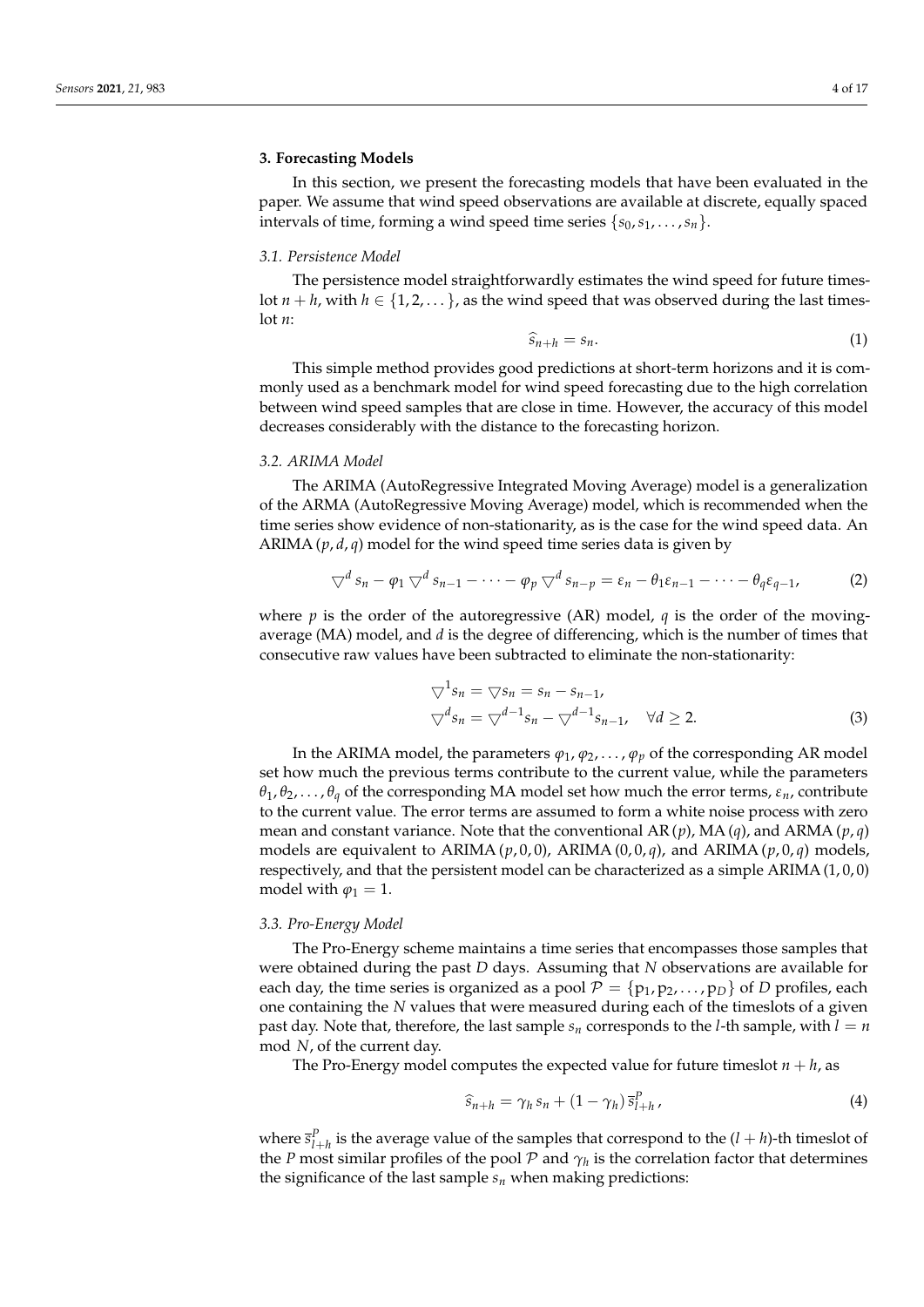$$
\gamma_h = \left\{ \alpha \left( 1 - \frac{h-1}{G} \right) \right\}^+, \tag{5}
$$

where *α* is a weighting factor,  $0 \le \alpha \le 1$ , and *G* is a parameter representing the number of timeslots in the future that presumably show a strong correlation with the value that was observed during the last timeslot. Clearly, the weight that is associated to the last sample progressively decreases as predictions go away in time.

In order to compute  $\bar{s}_{l+h}^P$ , the similarity with the current day for each profile  $p_i \in \mathcal{P}$ must first be estimated. This similarity is computed for each profile  $p_i$ ,  $i = 1, \ldots, D$ , as the mean absolute error (MAE) over the previous *K* timeslots of each day:

<span id="page-4-0"></span>
$$
MAE_K(p_i) = \sum_{k=0}^{K-1} \frac{1}{K} |s_{n-k} - s_{l-k}^{p_i}|,
$$
\n(6)

where  $s_{l-}^{p_i}$  $P^i_{l-k}$  is the (*l* − *k*)-th sample in profile  $p_i$ . Subsequently, if we assume that  $\{p_1, p_2, \ldots, p_D\}$ is the ordered set of profiles based on their similarity with the current day, the weighted average value  $\bar{s}^P_{l+h}$  is computed as

<span id="page-4-1"></span>
$$
\overline{s}_{l+h}^{P} = \begin{cases} s_{l+h}^{P_1}, & \text{if } P = 1, \\ \frac{1}{P-1} \sum_{i=1}^{P} w_i s_{l+h}^{P_i}, & \text{if } P > 1, \end{cases}
$$
(7)

where  $P < D$  is the number of profiles combined and

<span id="page-4-2"></span>
$$
w_i = 1 - \frac{\text{MAE}_K(p_i)}{\sum_{j=1}^P \text{MAE}_K(p_j)}, \quad i = 1, ..., P.
$$
 (8)

#### *3.4. D-WCMA Model*

As Pro-Energy, the D-WCMA (Dynamic Weather Condition Moving Average) scheme also maintains the samples obtained during the past *D* days, organized as a pool  $\mathcal{P} = \{p_1, p_2, \dots, p_D\}$  of *D* profiles. Again, each profile contains the *N* values that were measured during each of the timeslots of the corresponding past day and the last sample  $s_n$  corresponds to the *l*-th sample, with  $l = n \mod N$ , of the current day. With D-WCMA, the value that is predicted for future timeslot  $n + h$  is computed as

$$
\widehat{s}_{n+h} = \alpha_{l+h} s_n + (1 - \alpha_{l+h}) \text{GAP}_K \overline{s}_{l+h}, \tag{9}
$$

where  $\alpha_{l+h}$  is the adaptive weight of the last sample in the prediction for timeslot  $n+h$ ,  $GAP_K$  is a factor that scales the disparity of the last samples with respect to those that were obtained in the previous days over a time window of  $K$  timeslots and  $\bar{s}_{l+h}$  is the average value of the  $(l + h)$ -th samples in the previous days:

$$
\overline{s}_{l+h} = \frac{1}{D} \sum_{i=1}^{D} s_{l+h}^{p_i},
$$
\n(10)

where  $s_{l+1}^{\mathbf{p}_i}$  $l_{l+h}^{P_i}$  is the  $(l+h)$ -th sample in profile  $p_i$ .

The weighting factor  $\alpha_{l+h}$  estimates the predictability level of the future value from the variations in the samples of the previous days. It is dynamically configured as

<span id="page-4-3"></span>
$$
\alpha_{l+h} = \frac{1}{2} \frac{\sigma_{l+h}}{\sigma_{l+h} + \sigma'_{l+h}} \,, \tag{11}
$$

where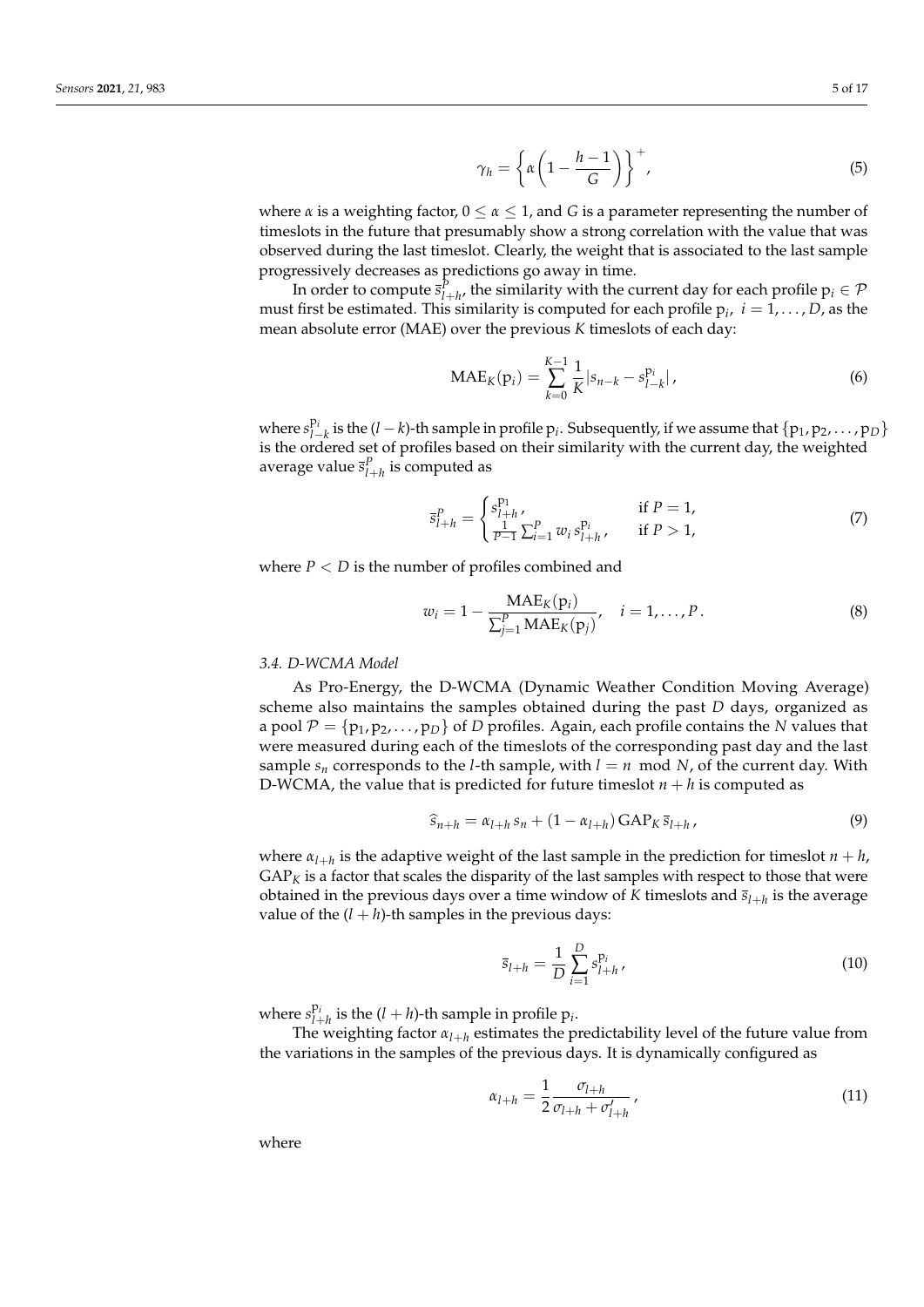$$
\sigma_{l+h} = \sqrt{\frac{1}{D} \sum_{i=1}^{D} (s_{l+h}^{p_i} - \bar{s}_{l+h})^2},
$$
\n
$$
\sigma'_{l+h} = \sqrt{\frac{1}{D} \sum_{i=1}^{D} (\Delta s_{l+h}^{p_i} - \overline{\Delta s}_{l+h})^2},
$$
\n
$$
\Delta s_{l+h}^{p_i} = s_{l+h}^{p_i} - s_l^{p_i},
$$
\n
$$
\overline{\Delta s}_{l+h} = \frac{1}{D} \sum_{i=1}^{D} \Delta s_{l+h}^{p_i}.
$$
\n(12)

<span id="page-5-4"></span>Note that  $\sigma_{l+h}$  is the standard deviation of the  $(l+h)$ -samples in the preceding days, whereas  $\sigma'_{l+h}$  is the standard deviation of the variations between the *l* and  $(l+h)$ -samples on those days. Finally, the GAP factor is computed as a normalized weighted average of the ratio between the last samples and the average value of the samples in the previous days along the last *K* timeslots:

<span id="page-5-3"></span>
$$
GAP_{K} = \frac{\sum_{k=1}^{K} \frac{k}{K} \frac{s_{n-K+k}}{\overline{s}_{l-K+k}}}{\sum_{k=1}^{K} \frac{k}{K}} = \frac{2}{K(K+1)} \sum_{k=1}^{K} k \frac{s_{n-K+k}}{\overline{s}_{l-K+k}}.
$$
\n(13)

#### <span id="page-5-0"></span>**4. Forecasting Wind Speed Using an ARIMA Model**

We now show how an ARIMA model may be used to forecast future values of wind speed time series while using the well-known Box–Jenkins method [\[46\]](#page-16-4).

# <span id="page-5-2"></span>*4.1. Data Sets Description*

We selected three representative real data sets to identify those ARIMA models that fit better with wind speed time series, each one covering a one year long period, obtained from the National Renewable Energy Laboratory (NREL) at three different locations: the Oak Ridge National Laboratory (ORNL) at Oak Ridge, Tennessee [\[47\]](#page-16-5), the National Wind Technology Center (NWTC) at Boulder, Colorado [\[48\]](#page-16-6), and the Solar Radiation Research Laboratory (SRRL) at Golden, Colorado [\[49\]](#page-16-7). Original data sets contain one sample per minute of the wind speed at the given location, so we built the wind speed time series computing the average wind speed at each 10 min interval (the length of prediction intervals).

## <span id="page-5-1"></span>*4.2. Model Identification*

The first task is to identify an appropriate subclass of models from the general ARIMA family that may be used to represent a wind speed time series, that is, find out suitable values of *p*, *d* and *q* for this particular class of time series. The autocorrelation function (ACF) and the partial autocorrelation function (PACF) are the main tools for guessing the form of the model. The ACF quantifies the similarity between the terms of a time series as a function of the lag between them, while the PACF gives the partial correlation of a time series with its own lagged values after removing the effect of any correlations due to the terms at shorter lags. Figure [2](#page-6-0) shows the estimated ACF functions for the three selected time series without differencing  $(d = 0)$  and with a differencing step  $d = 1$ . In [\[46\]](#page-16-4), it is proven that the degree of differencing that is necessary to achieve stationarity is reached when the ACF function dies out quickly. The estimated ACF functions without differencing  $(d = 0)$  of all the given time series fall off slowly and almost linearly, so the underlying stochastic process must be treated as non-stationary, as shown in the figure. However, the autocorrelation coefficients for  $d = 1$  become rapidly negligible after the first lags. This suggests that these time series might be well described by an ARIMA (*p*, 1, *q*) process.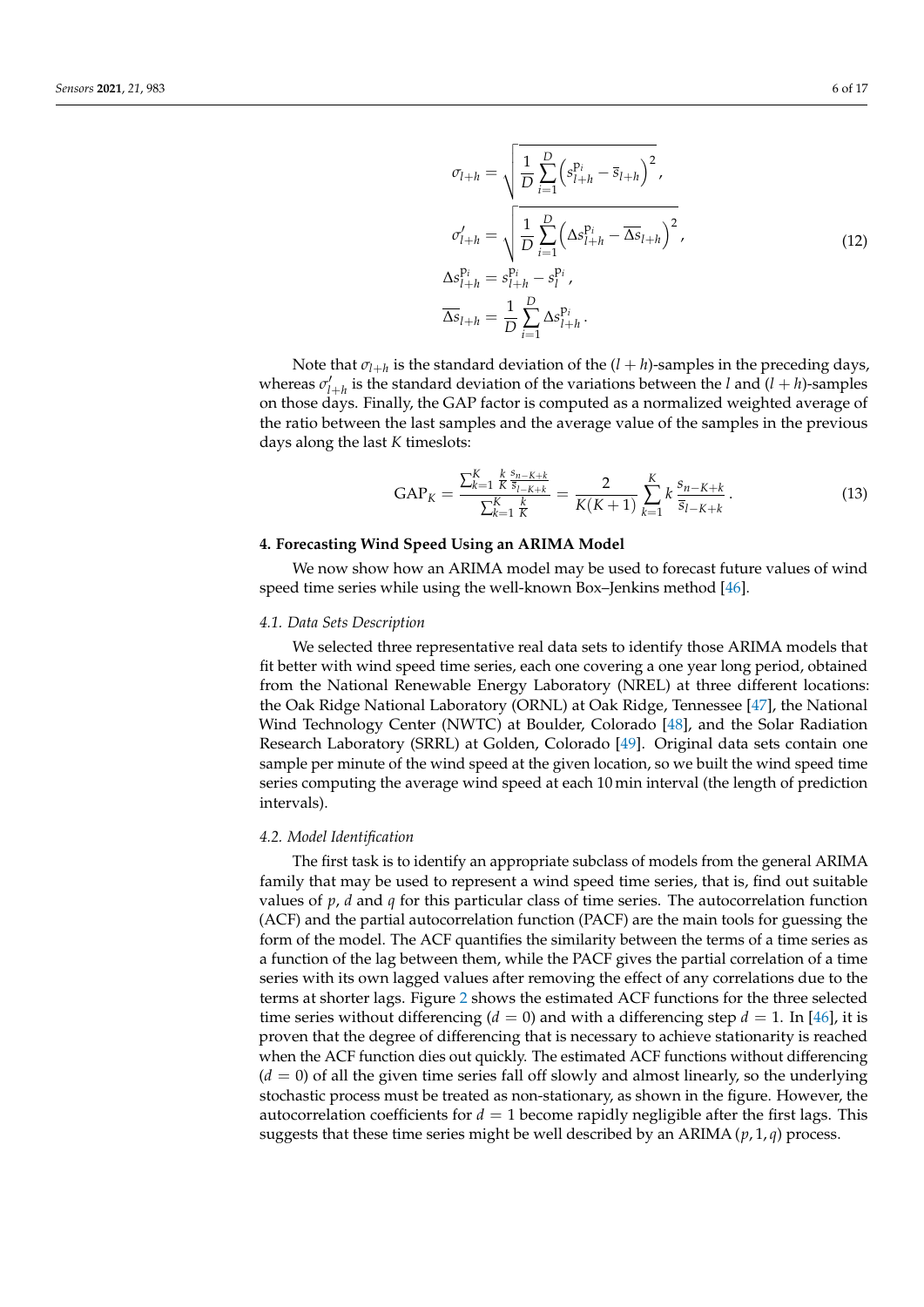<span id="page-6-0"></span>

**Figure 2.** Autocorrelation functions (ACFs) for  $d = 0$  and  $d = 1$ .

Once deciding what degree of differencing should be chosen, we next use the estimated ACF and PACF functions of the corresponding differenced series to select the appropriate orders, *p* and *q*, for them. In order to find the order *q* of the MA term, we can look at the ACF plots for  $d = 1$ . Because only a few of the first lags have significant autocorrelation values, setting the order  $q = 1$  or  $q = 2$  is reasonable. Additionally, note that most of the values are close to zero, thus remarking the essentially random nature of these time series. Similarly, to set the order  $p$  of the AR term, we can use the PACF functions that were estimated for  $d = 1$ , as shown in Figure [3.](#page-6-1) Again, only the first PACF coefficients have significant values, so the order *p* should be fixed to a small value ( $p \le 2$ ).

<span id="page-6-1"></span>

**Figure 3.** Partial autocorrelation functions (PACFs) for  $d = 1$ .

<span id="page-6-2"></span>Finally, to determine the most adequate specific ARIMA model for wind speed time series, we take the relationship between the two first autocorrelation coefficients into consideration. Clearly, there are only two possible scenarios. If the first autocorrelation coefficient is much more significant than the second one, as is the case for the ORNL series, wind speed series might be described by an ARIMA  $(1, 1, 1)$  process given by the following difference equation: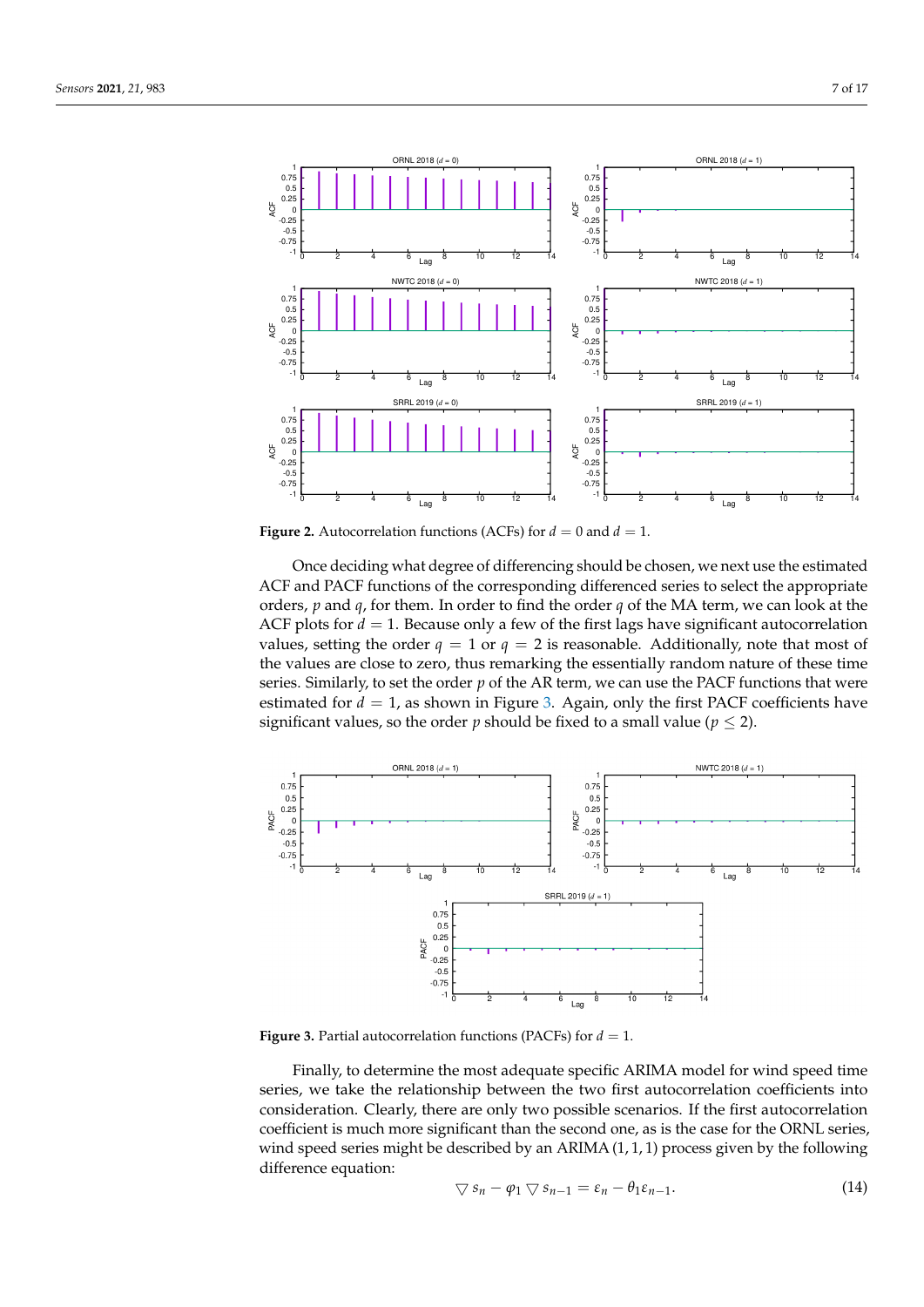<span id="page-7-0"></span>
$$
\nabla s_n = \varepsilon_n - \theta_1 \varepsilon_{n-1} - \theta_2 \varepsilon_{n-2}.
$$
\n(15)

Recall that, in our context, it is important to employ the smallest possible number of parameters required for adequate representation. Consequently, we consider that an ARIMA  $(1, 1, 1)$  or an ARIMA  $(0, 1, 2)$  process might alternatively describe wind speed time series, depending on the relationship between the two first autocorrelation coefficients. We have analyzed a lot of wind speed time series from many different locations and found that they all exhibit similar correlation characteristics to any of the three series described in the paper.

#### <span id="page-7-3"></span>*4.3. Parameters Estimation*

Once it is assumed that wind speed time series will be described by an ARIMA (*p*, 1, *q*) process, we then need to estimate the corresponding AR ( $\varphi_1, \ldots, \varphi_p$ ) and MA ( $\theta_1, \ldots, \theta_q$ ) parameters. For example,  $\varphi_1$  and  $\theta_1$  must be computed if we were considering an ARIMA (1, 1, 1) process. As shown in [\[46\]](#page-16-4), these parameters can be calculated by solving the following system of two equations and two variables:

<span id="page-7-1"></span>
$$
\rho_2 = \rho_1 \varphi_1, \n\rho_1 = \frac{(1 - \theta_1 \varphi_1)(\varphi_1 - \theta_1)}{1 + \theta_1^2 - 2\varphi_1 \theta_1},
$$
\n(16)

where  $\rho_1$  and  $\rho_2$  are the first and second autocorrelation coefficients, respectively. Both of the parameters,  $\varphi_1$  and  $\theta_1$ , must take a value within the range ( $-1, 1$ ). On the other hand, if an ARIMA (0, 1, 2) process is considered, then we must compute  $\theta_1$  and  $\theta_2$  parameters. In this case, the required parameters are the solutions to the following system of two equations:

<span id="page-7-2"></span>
$$
\rho_1 = \frac{-\theta_1 + \theta_1 \theta_2}{1 + \theta_1^2 + \theta_2^2}, \n\rho_2 = \frac{-\theta_2}{1 + \theta_1^2 + \theta_2^2},
$$
\n(17)

and they must fulfill the following conditions:  $-1 < \theta_2 < 1$ ,  $\theta_1 + \theta_2 < 1$ , and  $\theta_2 - \theta_1 < 1$ .

#### *4.4. Making Predictions*

Once the model is fitted to actual data, we can then forecast a future  $\hat{s}_{n+h}$  value at timeslot *n* in terms of the difference Equations [\(14\)](#page-6-2) and [\(15\)](#page-7-0). From them, it follows that

<span id="page-7-4"></span>
$$
\begin{cases}\n\widehat{\nabla}s_{n+h} = \varphi_1 \nabla s_{n+h-1} - \theta_1 \varepsilon_{n+h-1} + \varepsilon_{n+h}, & \text{with an ARIMA}(1, 1, 1) \text{ model}, \\
\widehat{\nabla}s_{n+h} = -\theta_1 \varepsilon_{n+h-1} - \theta_2 \varepsilon_{n+h-2} + \varepsilon_{n+h}, & \text{with an ARIMA}(0, 1, 2) \text{ model},\n\end{cases}
$$
\n(18)

and, since  $\bigtriangledown s_{n+h} = s_{n+h} - s_{n+h-1}$ , we get

$$
\begin{cases}\n\hat{s}_{n+h} = (1 + \varphi_1)s_{n+h-1} - \varphi_1 s_{n+h-2} - \theta_1 \varepsilon_{n+h-1}, & \text{with an ARIMA}(1, 1, 1) \text{ model}, \\
\hat{s}_{n+h} = s_{n+h-1} - \theta_1 \varepsilon_{n+h-1} - \theta_2 \varepsilon_{n+h-2}, & \text{with an ARIMA}(0, 1, 2) \text{ model}.\n\end{cases}
$$
\n(19)

Note that, for prediction horizons  $h > 1$ , these models require samples  $s_{n+j}$ , with  $j \geq 1$ , which have not yet been observed, so they are replaced by their respective forecasts  $\widehat{s}_{n+j}$ . Consequently,  $\varepsilon_{n+j} = \bigtriangledown s_{n+j} - \bigtriangledown s_{n+j}$ , for  $j \geq 1$ , are replaced by zeroes.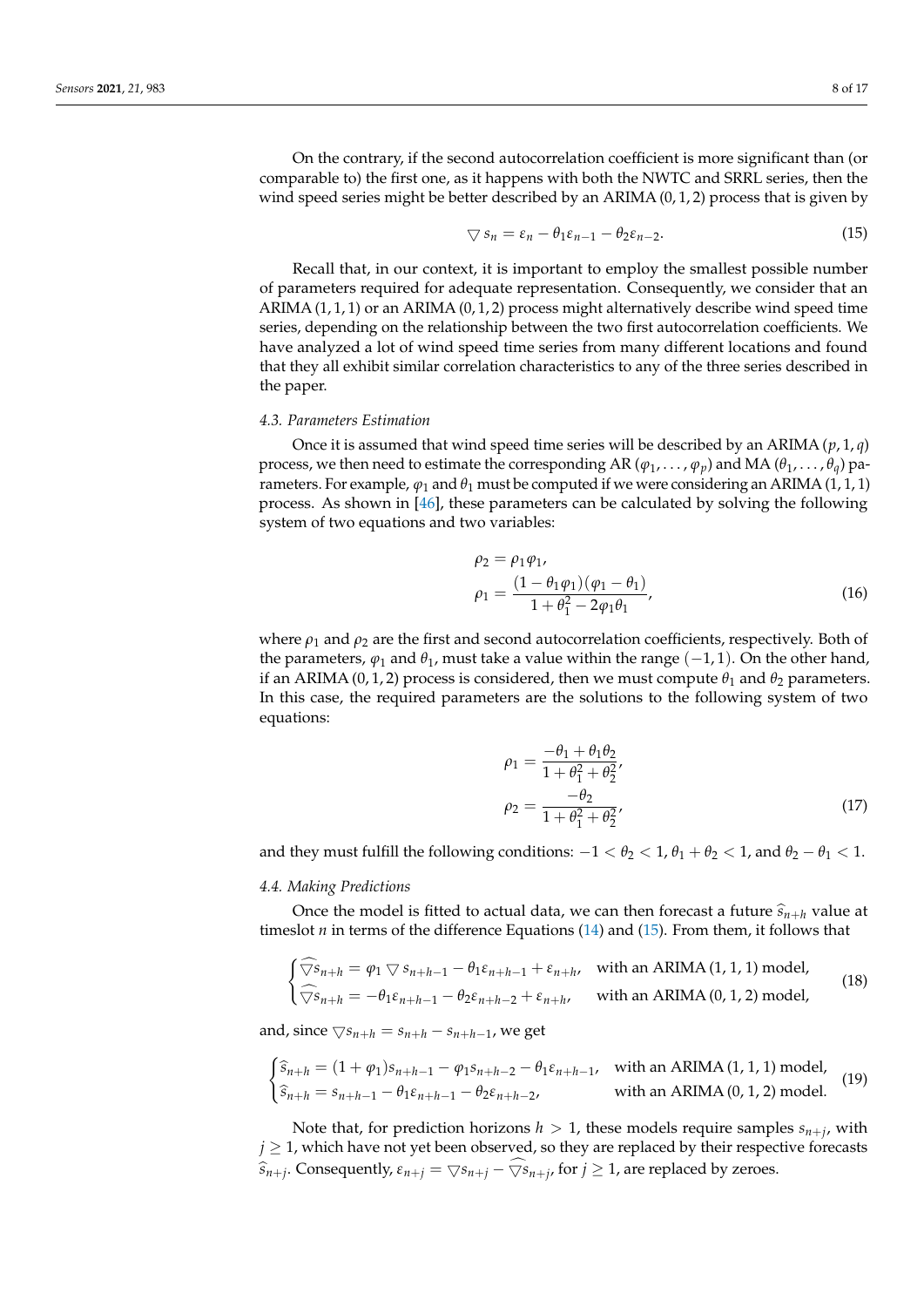# <span id="page-8-0"></span>**5. Adaptive ARIMA Implementation**

In order to forecast future wind speed observations using the proposed ARIMA models, we must solve the system of Equation [\(16\)](#page-7-1) or [\(17\)](#page-7-2) to obtain estimates of the corresponding AR and MA parameters, as explained in Section [4.3.](#page-7-3) Recall that both of the systems depend on  $\rho_1$  and  $\rho_2$ , the first and second autocorrelation coefficients, so these coefficients must be previously estimated. Given our finite time series  $\bigtriangledown s_1, \bigtriangledown s_2, \dots, \bigtriangledown s_n$  of *n* observations, it is well known that the most straightforward estimate of the *k*-th autocorrelation coefficient *ρ<sup>k</sup>* is

<span id="page-8-1"></span>
$$
\widehat{\rho}_k = \frac{\widehat{\gamma}_k}{\widehat{\gamma}_0},\tag{20}
$$

where

$$
\widehat{\gamma}_k = \frac{1}{n} \sum_{i=1}^{n-k} (\bigtriangledown s_i - \overline{\bigtriangledown s})(\bigtriangledown s_{i+k} - \overline{\bigtriangledown s}), \quad k = 0, 1, 2, \ldots,
$$
\n(21)

is the estimate of the autocovariance at lag *k* and  $\overline{\sqrt{s}}$  is the mean of the time series [\[50\]](#page-16-8). Fortunately, because  $\nabla s = 0$ , the computation of the autocovariance coefficients  $\hat{\gamma}_k$  of the differenced time series can be greatly simplified:

$$
\widehat{\gamma}_k = \frac{1}{n} \sum_{i=1}^{n-k} \nabla s_i \nabla s_{i+k}, \quad k = 0, 1, 2, \dots,
$$
\n
$$
(22)
$$

and, therefore, the autocorrelation coefficient  $\rho_k$  can be easily estimated as

$$
\widehat{\rho}_k = \frac{\sum_{i=1}^{n-k} \nabla s_i \cdot \nabla s_{i+k}}{\sum_{i=1}^{n} \nabla s_i^2}, \quad k = 0, 1, 2, \dots
$$
\n(23)

# <span id="page-8-2"></span>*5.1. Parameters Estimation*

In Section [4.2](#page-5-1) we found that wind speed time series can be alternatively described by an ARIMA  $(1, 1, 1)$  or an ARIMA  $(0, 1, 2)$  process. The selection of the most adequate model for a given series is driven by the relative weight of its two first autocorrelation coefficients. Thus, if  $|\hat{\rho}_1| > |\hat{\rho}_2|$ , i.e., if  $|\hat{\gamma}_1| > |\hat{\gamma}_2|$ , then the ARIMA (1, 1, 1) model must be selected and the corresponding  $\varphi_1$  and  $\theta_1$  parameters must be computed solving the equation system [\(16\)](#page-7-1). From the first equation in this system and [\(20\)](#page-8-1), we get that the  $\varphi_1$  parameter can be easily estimated as

$$
\widehat{\varphi}_1 = \frac{\widehat{\rho}_2}{\widehat{\rho}_1} = \frac{\widehat{\gamma}_2/\widehat{\gamma}_0}{\widehat{\gamma}_1/\widehat{\gamma}_0} = \frac{\widehat{\gamma}_2}{\widehat{\gamma}_1},\tag{24}
$$

and, then,  $\theta_1$  can be determined just solving the second equation in system [\(16\)](#page-7-1). However, if  $\rho_1$  (and, therefore,  $\rho_2$ ) takes a small value, as is the case with wind speed time series (see Figure [2\)](#page-6-0), the solution to this equation can be well approximated as  $\hat{\theta}_1 \approx \hat{\varphi}_1 - \hat{\rho}_1$ .<br>  $\hat{\theta}_1 \approx \hat{\theta}_1 + \hat{\rho}_2$ .

Conversely, when  $|\hat{\rho}_1| < |\hat{\rho}_2|$ , i.e.,  $|\hat{\gamma}_1| < |\hat{\gamma}_2|$ , the ARIMA (0, 1, 2) model is more adequate, so, in this case, the equation system [\(17\)](#page-7-2) must be solved in order to estimate the corresponding  $\theta_1$  and  $\theta_2$  parameters. Fortunately, solving this system again becomes straightforward when both  $\rho_1$  and  $\rho_2$  coefficients take small values. Under these conditions, it can be proved that the valid solutions to system [\(17\)](#page-7-2) can be well approximated as  $\hat{\theta}_1 \approx -\hat{\rho}_1$  and  $\hat{\theta}_2 \approx -\hat{\rho}_2$ . Therefore, the predictor must just perform the following simple approximate the ABIMA personatesis operations to estimate the ARIMA parameters:

- if  $|\hat{\gamma}_1| > |\hat{\gamma}_2|$  then ARIMA (1, 1, 1)
	- 1.  $\hat{\varphi}_1 = \hat{\gamma}_2 / \hat{\gamma}_1$
	- 2.  $-\theta_1 = \hat{\gamma}_1 / \hat{\gamma}_0 \hat{\varphi}_1$
- else ARIMA (0, 1, 2)

1. 
$$
-\hat{\theta}_1 = \hat{\gamma}_1 / \hat{\gamma}_0
$$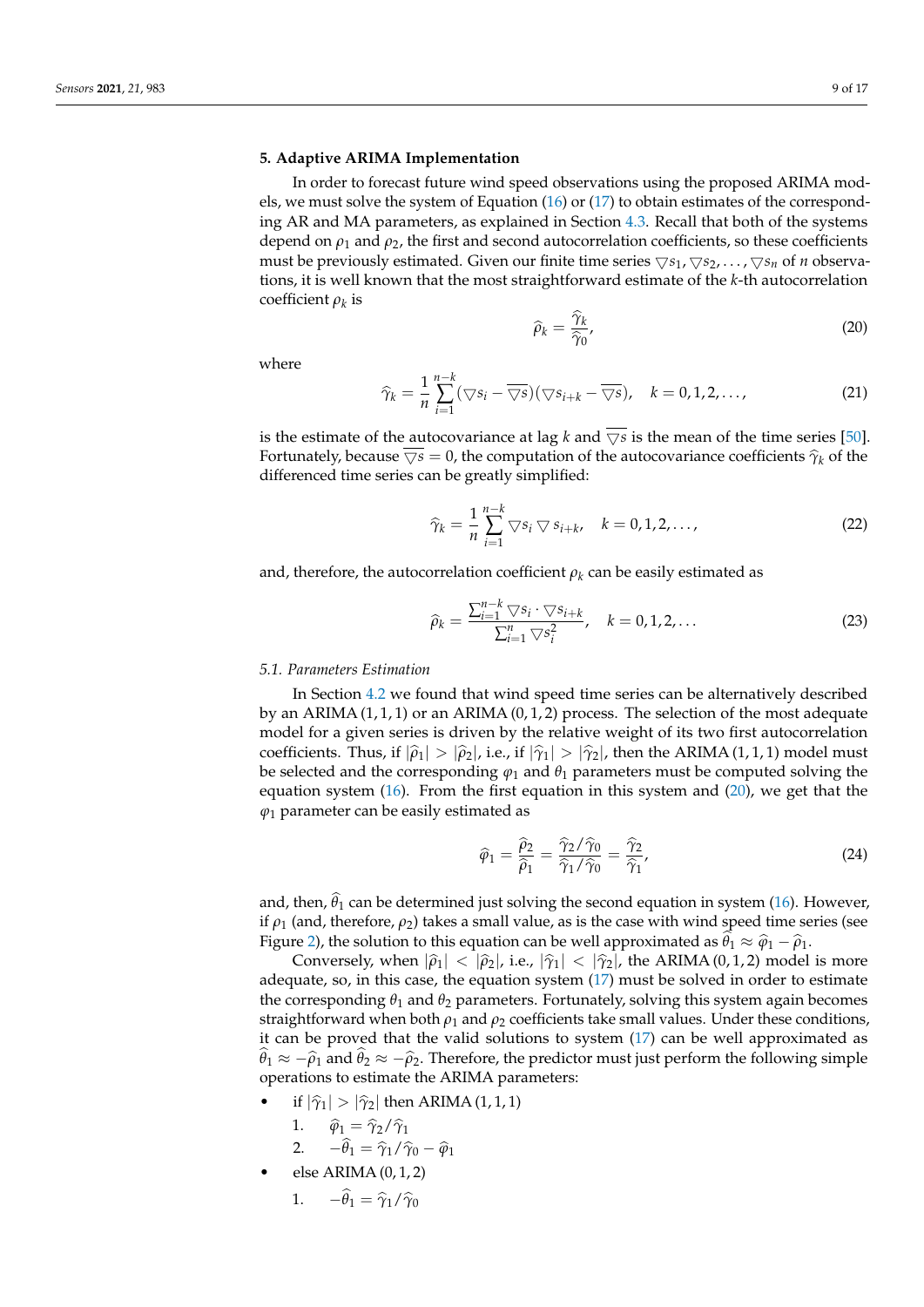2.  $-\theta_2 = \hat{\gamma}_2/\hat{\gamma}_0$ 

In practice, the ARIMA parameters do not have to be updated with every new value. In fact, if new observations are obtained at intervals of 10 min, we propose updating the ARIMA parameters every 36 new samples, i.e., just every six hours (shorter updating intervals have shown negligible improvements in performance). Finally, at the initial system setup, the predictor can be initialized to perform as the persistence scheme during the first operating period, i.e., as an ARIMA (1, 1, 1) model with  $\hat{\varphi}_1 = \hat{\theta}_1 = 0$ , or as an  $\triangle BMA$  (0, 1, 2) model with  $\hat{\theta}_1 = \hat{\theta}_1 = 0$ , Centrinly, this implies that early forecasts will ARIMA (0, 1, 2) model with  $\theta_1 = \theta_2 = 0$ . Certainly, this implies that early forecasts will presumably be less accurate, so the energy management scheme should be more cautious during the first operating periods.

#### <span id="page-9-1"></span>*5.2. Making Predictions*

From [\(18\)](#page-7-4), and assuming that the ARIMA (0, 1, 2) model is applied ( $|\hat{\gamma}_1| < |\hat{\gamma}_2|$ ), it easily follows that the next value of the wind speed time series,  $\hat{s}_{n+1}$ , can be forecasted at timeslot *n* just performing the following simple operations:

- 1.  $s_n \leftarrow$  last observed wind speed value
- 2.  $\bigtriangledown s_n = s_n s_{n-1}$
- 3.  $\nabla s_{n+1} = -\theta_1 \cdot (\nabla s_n \nabla s_n) \theta_2 \cdot (\nabla s_{n-1} \nabla s_{n-1})$
- 4.  $\hat{s}_{n+1} = s_n + \widehat{\nabla} s_{n+1}$
- 5.  $\widehat{\nabla s}_{n-1} \leftarrow \widehat{\nabla s}_n$ <br>6.  $\widehat{\nabla s}_n \leftarrow \widehat{\nabla s}_{n-1}$
- 6.  $\widehat{\nabla s}_n \leftarrow \widehat{\nabla s}_{n+1}$ <br>7.  $\widehat{\gamma}_0 \leftarrow \nabla s_n \cdot \nabla s$
- 7.  $\widehat{\gamma}_0$  +=  $\nabla s_n \cdot \nabla s_n$ <br>8.  $\widehat{\gamma}_1$  +=  $\nabla s_n \cdot \nabla s_n$
- 8.  $\hat{\gamma}_1$  +=  $\nabla s_n \cdot \nabla s_{n-1}$ <br>9.  $\hat{\gamma}_2$  +=  $\nabla s_n \cdot \nabla s_{n-2}$
- $\widehat{\gamma}_2$  +=  $\nabla s_n \cdot \nabla s_{n-2}$
- 10.  $\bigtriangledown s_{n-2} \leftarrow \bigtriangledown s_{n-1}$ 11.  $\bigtriangledown s_{n-1} \leftarrow \bigtriangledown s_n$
- 12.  $s_{n-1}$  ←  $s_n$

Note that the prediction is obtained in step 4. In the next steps, we just update the state variables that are required for making predictions and estimating ARIMA parameters.

In the case that the ARIMA  $(1, 1, 1)$  model must be applied, the same operations will be performed just replacing the third one by the following one:

3.  $\bigtriangledown s_{n+1} = \widehat{\varphi}_1 \cdot \bigtriangledown s_n - \theta_1 \cdot (\bigtriangledown s_n - \bigtriangledown s_n)$ 

Additionally, note that, to compute predictions for more distant horizons, these operations must be repeated several times just replacing the required, but not yet observed, samples by their respective forecasts.

Finally, it should be noted that, in the case that the sensor provides invalid wind speed measures, this model could continue making predictions just replacing the corrupted samples by their respective forecasts. If sensor errors occur occasionally, their effects will be negligible, since, as we will show in the following section, this model provides accurate enough predictions in the short term.

# <span id="page-9-0"></span>**6. Evaluation**

The persistence, Pro-Energy, D-WCMA, and ARIMA models have been applied to the three wind speed traces that are described in Section [4.1](#page-5-2) using an open-source inhouse simulator [\[51\]](#page-16-9). We evaluated the accuracy of these forecasting models for prediction horizons from *h* = 1 to 6 (from 10 min to 60 min) in terms of the mean absolute error (MAE) of their predictions:

$$
\text{MAE} = \frac{\sum |s_{n+h} - \hat{s}_{n+h}|}{\text{number of predictions}} \,. \tag{25}
$$

Note that, contrary to the proposed ARIMA model, the computational overhead that is introduced by Pro-Energy and D-WCMA models (and, consequently, the precision of their forecasts) depends on how their main parameters are configured. We configured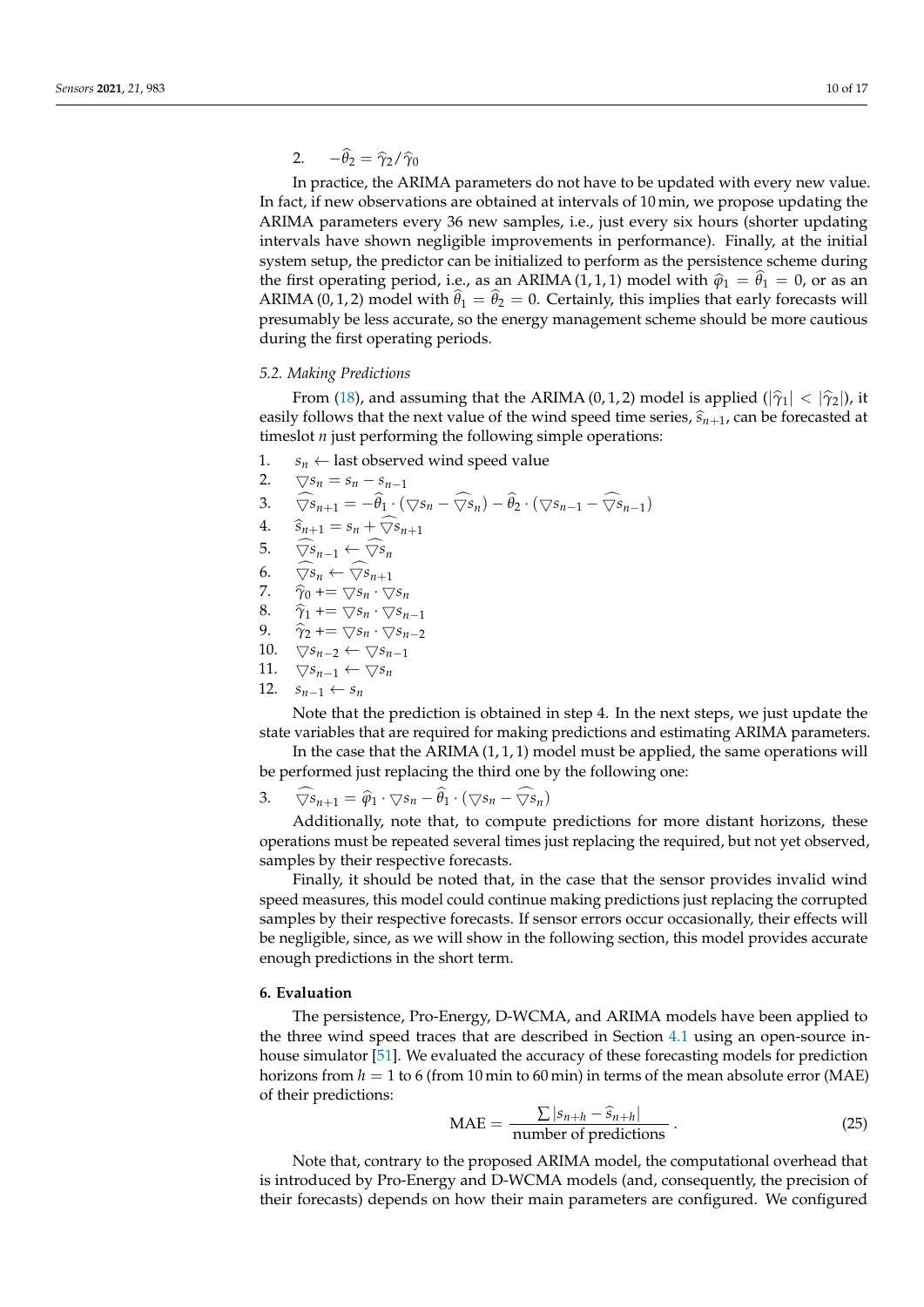both of the models with three different overhead levels, as shown in Table [1.](#page-10-0) For Pro-Energy, recall that *D* is the number of previous days stored in the pool, *K* is the number of previous samples used to estimate similarity between profiles, and *P* is the amount of profiles that are combined to obtain the average value at the future timeslot. When computing the correlation factor  $\gamma$ , *G* was set to 15 (2.5 h), while the weighting factor *α* was configured with the optimal value for each simulated scenario, thus avoiding any eventual bias towards the proposed model. Regarding D-WCMA, *D*, again, is the amount of stored profiles and *K* is the number of past samples considered when computing the GAP factor.

<span id="page-10-0"></span>

| <b>Table 1.</b> Pro-Energy and Dynamic Weather Condition Moving Average (D-WCMA) settings. |  |  |  |  |  |
|--------------------------------------------------------------------------------------------|--|--|--|--|--|
|--------------------------------------------------------------------------------------------|--|--|--|--|--|

|          |    | <b>Pro-Energy</b> |   | D-WCMA |  |
|----------|----|-------------------|---|--------|--|
| Overhead |    |                   |   |        |  |
| Low      | 30 |                   |   | IU.    |  |
| Medium   | 60 |                   |   | 20     |  |
| High     | 90 |                   | h | 40     |  |

# *6.1. Performance Comparison*

Figure [4](#page-10-1) shows the relative difference between the MAE that was obtained with each of the models and that obtained with the persistence one for each of the wind speed traces:

<span id="page-10-1"></span>

**Figure 4.** Relative mean absolute error (MAE) difference (persistence model used as baseline).

As expected, Pro-Energy and D-WCMA obtain more accurate predictions, as they are configured with higher overhead settings. In addition, their accuracy with respect to the persistence model increases with the distance to the prediction horizon. On the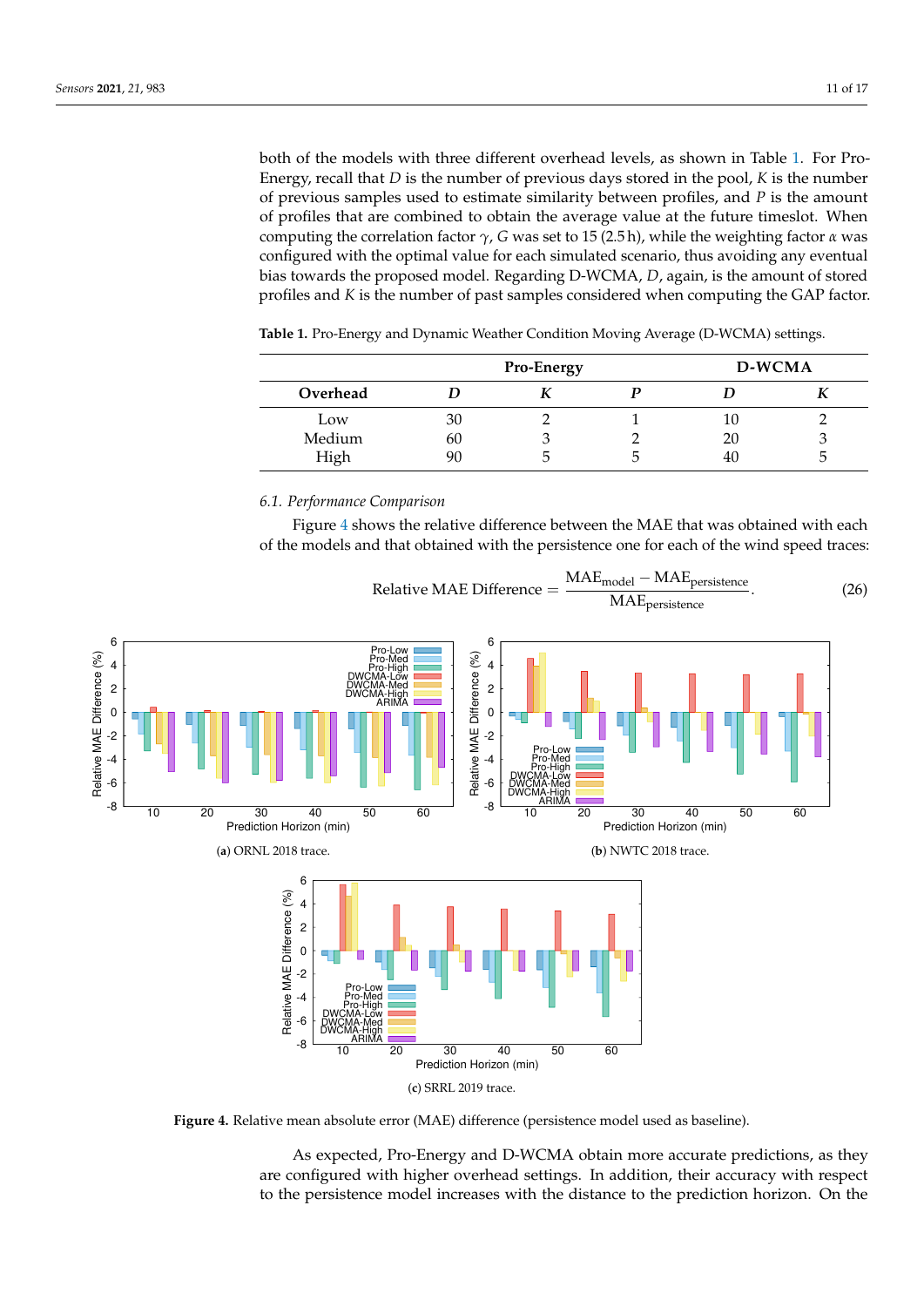other hand, for the shortest prediction horizons (10–20 min), the proposed ARIMA model is able to achieve the most precise estimations in both the ORNL and NWTC traces, and only in the SRRL trace Pro-Energy with the highest overhead is able to provide slightly more accurate predictions. For the most distant horizons, the ARIMA model still provides satisfactory predictions and only Pro-Energy and D-WCMA achieve better predictions consistently when configured with the highest overhead settings. Therefore, we can affirm that the ARIMA-based model is a good alternative for wind speed forecasting in resourceconstrained EH devices, since it is able to obtain predictions with an accuracy that is comparable to those obtained by Pro-Energy or D-WCMA at their highest overhead settings, but with a much lower computational burden. Finally, note that all of the forecasting schemes obtain their best performance with the ORNL trace, since, as it can be inferred from the ACF and PACF functions (see Figures [2](#page-6-0) and [3\)](#page-6-1), this is the series with less randomness.

We also applied the UD-WCMA model [\[44\]](#page-16-2), an enhanced yet more complex variant of D-WCMA, to the three selected wind speed traces. We found that, despite its considerably higher overhead, it provides very similar results to those that were obtained with D-WCMA at the shortest prediction horizons (10–40 min). Only for prediction horizons of 50–60 min, UD-WCMA is able to obtain slightly better predictions than D-WCMA, with improvements of around 0.5% in the relative MAE difference. Therefore, we decided not to include these results in the article, so as not to excessively clutter the graphs.

#### *6.2. Optimistic Forecasting*

As previously stated in the introduction, the main mission of the forecasting scheme in resource-constrained EH nodes is to help the energy management policy to effectively adapt energy consumption to the dynamics of EH, thus avoiding forthcoming energy shortages. However, the risk of suffering an energy shortage can be seriously increased if the forecasting scheme overestimates future energy availability, since EH nodes may then be allowed to spend more energy than they will really have at their disposal.

In this section, we check whether the selected forecasting schemes tend to overestimate (or underestimate) future wind speed. Clearly, if the actual wind speed in a given timeslot is lower than the estimated one, then the prediction was too optimistic and the energy manager could have overestimated future energy availability, thus increasing the risk of suffering an energy shortage. Conversely, if the actual wind speed is higher than the predicted one, then the prediction was excessively pessimistic and the available energy at the EH node would have been underestimated. Figure [5](#page-11-0) shows the percentage of optimistic predictions that were obtained with each model and wind speed trace. Noticeably, all of the forecasting schemes, except the persistence one, are moderately optimistic. Additionally, note that Pro-Energy and D-WCMA schemes both tend to be more optimistic when they are configured with higher overhead settings.

<span id="page-11-0"></span>

**Figure 5.** Percentage of optimistic predictions.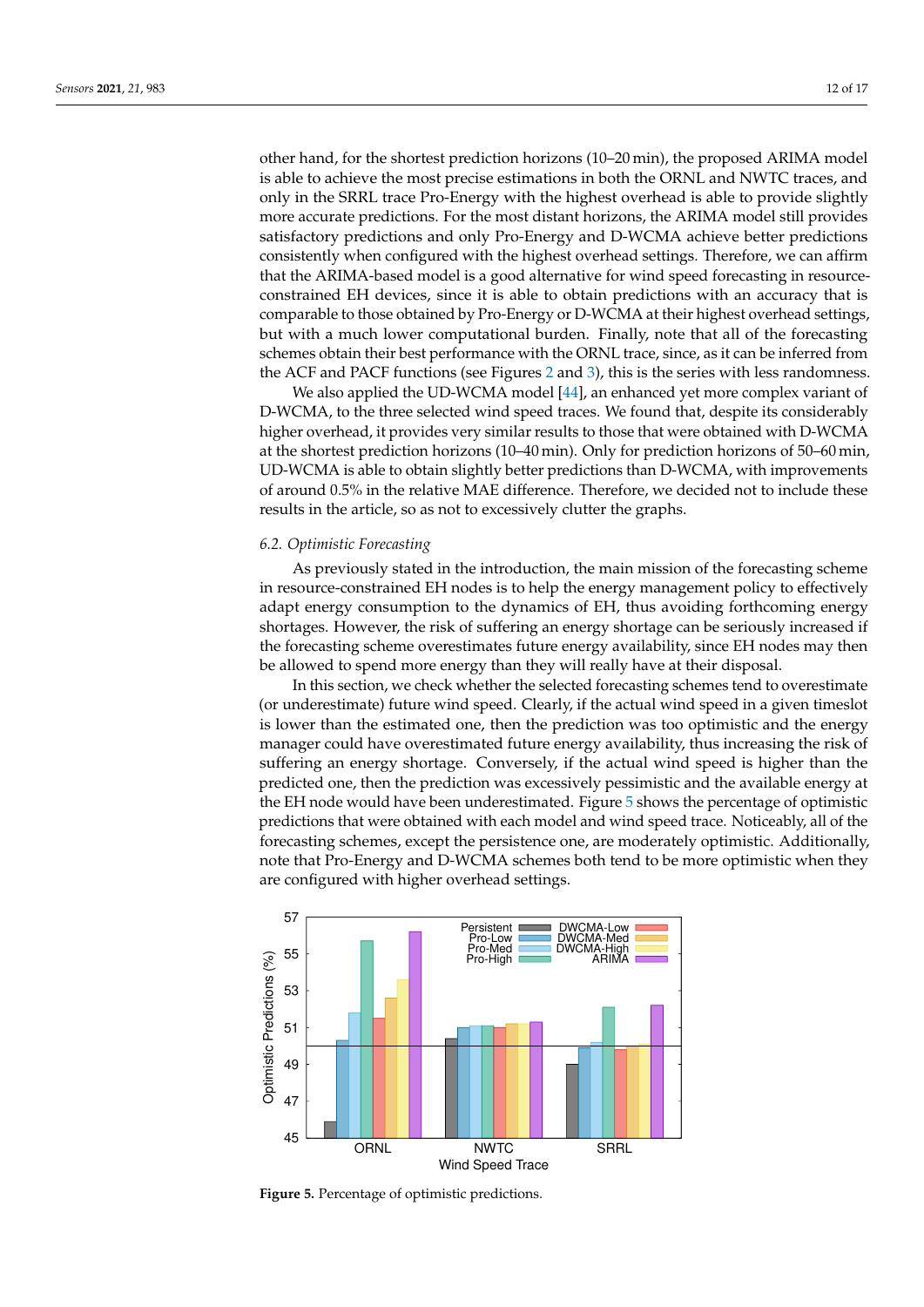We have also separately evaluated the accuracy of optimistic and pessimistic predictions. Table [2](#page-12-0) shows the MAE for both optimistic and pessimistic predictions that were obtained with the persistent model and with those models more inclined to be optimistic (the ARIMA-based one and Pro-Energy and D-WCMA with high overload). Note that, although the persistent model tends to underestimate future wind speed, its optimistic predictions for the ORNL and SRRL traces are quite less accurate than the pessimistic ones. On the contrary, the rather optimistic Pro-Energy, D-WCMA, and ARIMA models provide optimistic predictions that are significantly more precise than the pessimistic ones. Consequently, the possibility of suffering an energy shortage is reduced when using one of these models.

<span id="page-12-0"></span>

|                   |         | ORNL    |         | <b>NWTC</b> |         | <b>SRRL</b> |         |
|-------------------|---------|---------|---------|-------------|---------|-------------|---------|
| Model             | Horizon | Opt-MAE | Pes-MAE | Opt-MAE     | Pes-MAE | Opt-MAE     | Pes-MAE |
| Persistent        | 10      | 0.2308  | 0.1907  | 0.4813      | 0.4966  | 0.5053      | 0.4876  |
|                   | 20      | 0.2722  | 0.2309  | 0.6531      | 0.6671  | 0.6926      | 0.6697  |
|                   | 30      | 0.2977  | 0.2543  | 0.7644      | 0.7791  | 0.8039      | 0.7809  |
|                   | 40      | 0.3185  | 0.2714  | 0.8496      | 0.8620  | 0.9001      | 0.8599  |
|                   | 50      | 0.3354  | 0.2883  | 0.9193      | 0.9296  | 0.9720      | 0.9341  |
|                   | 60      | 0.3515  | 0.3009  | 0.9802      | 0.9852  | 1.0358      | 0.9917  |
|                   | 10      | 0.1773  | 0.2320  | 0.4597      | 0.5112  | 0.4616      | 0.5231  |
|                   | 20      | 0.2059  | 0.2786  | 0.5989      | 0.6938  | 0.6148      | 0.7178  |
|                   | 30      | 0.2246  | 0.3050  | 0.6865      | 0.8068  | 0.7093      | 0.8275  |
| Pro-Energy (High) | 40      | 0.2383  | 0.3268  | 0.7483      | 0.8936  | 0.7799      | 0.9128  |
|                   | 50      | 0.2495  | 0.3447  | 0.7939      | 0.9621  | 0.8343      | 0.9859  |
|                   | 60      | 0.2616  | 0.3576  | 0.8303      | 1.0249  | 0.8839      | 1.0353  |
| D-WCMA (High)     | 10      | 0.1863  | 0.2200  | 0.5068      | 0.5319  | 0.5279      | 0.5319  |
|                   | 20      | 0.2207  | 0.2545  | 0.6519      | 0.6818  | 0.6859      | 0.6824  |
|                   | 30      | 0.2433  | 0.2765  | 0.7501      | 0.7821  | 0.7876      | 0.7819  |
|                   | 40      | 0.2607  | 0.2944  | 0.8261      | 0.8603  | 0.8709      | 0.8591  |
|                   | 50      | 0.2763  | 0.3089  | 0.8932      | 0.9225  | 0.9403      | 0.9228  |
|                   | 60      | 0.2897  | 0.3228  | 0.9501      | 0.9762  | 0.9995      | 0.9748  |
| <b>ARIMA</b>      | 10      | 0.1732  | 0.2321  | 0.4678      | 0.4991  | 0.4685      | 0.5191  |
|                   | 20      | 0.2077  | 0.2703  | 0.6258      | 0.6647  | 0.6367      | 0.7061  |
|                   | 30      | 0.2296  | 0.2956  | 0.7266      | 0.7727  | 0.7430      | 0.8174  |
|                   | 40      | 0.2485  | 0.3137  | 0.8068      | 0.8488  | 0.8309      | 0.9003  |
|                   | 50      | 0.2646  | 0.3312  | 0.8708      | 0.9134  | 0.9012      | 0.9742  |
|                   | 60      | 0.2786  | 0.3470  | 0.9262      | 0.9655  | 0.9617      | 1.0323  |

**Table 2.** MAE for optimistic and pessimistic predictions (in m/s).

## *6.3. Computational and Memory Overhead*

The proposed ARIMA model is able to compute the predicted value just performing a few simple operations, as shown in Section [5.2.](#page-9-1) In particular, the forecast involves performing one subtraction to compute the last differenced value (step 2), three subtractions and two multiplications to compute the predicted differenced value for the ARIMA (0, 1, 2) model (step 3), or two subtractions and two multiplications for the ARIMA (1, 1, 1) model, and one final sum to obtain the predicted wind speed value (step 4). In addition, this model requires updating several state variables (steps 5–12), including the estimations of the first three autocovariance coefficients (steps 7–9), with each one involving one sum and one multiplication.

On the other hand, recall that the ARIMA parameters must be updated every six hours (just four times a day). Each update only requires performing two divisions for the ARIMA  $(0, 1, 2)$  model or two divisions and one subtraction for the ARIMA  $(1, 1, 1)$  one, as shown in Section [5.1.](#page-8-2)

Regarding the memory requirements, note that the ARIMA model just needs to store the last two wind speed samples ( $s_n$ ,  $s_{n-1}$ ), the last three differences ( $\bigtriangledown s_n$ ,  $\bigtriangledown s_{n-1}$ ,  $\bigtriangledown s_{n-2}$ ),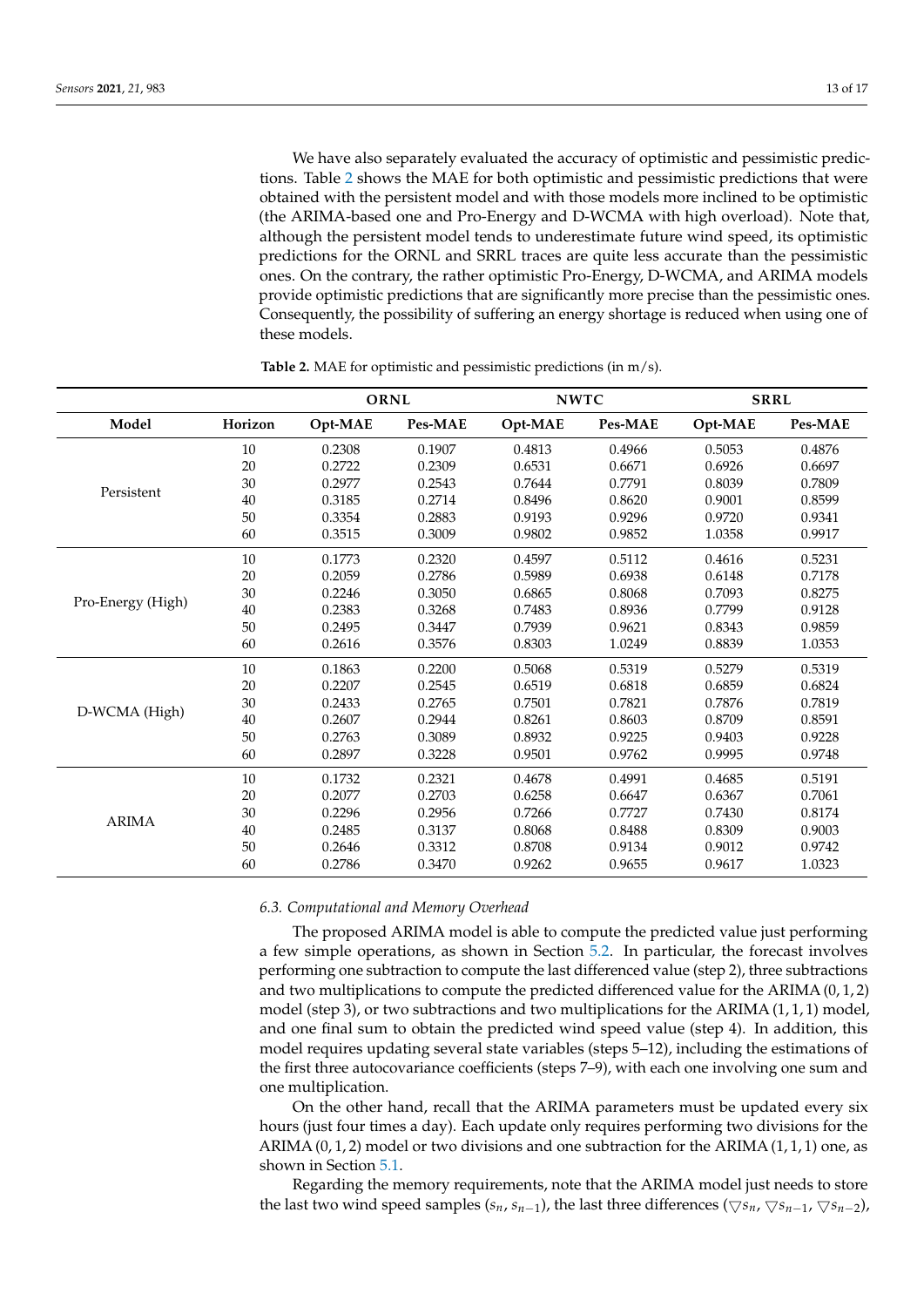the last three predicted differences ( $\bigtriangledown s_{n+1}$ ,  $\bigtriangledown s_n$ ,  $\bigtriangledown s_{n-1}$ ), the estimations of the first three autocovariance coefficients ( $\hat{\gamma}_0$ ,  $\hat{\gamma}_1$ ,  $\hat{\gamma}_2$ ), and the estimated ARIMA parameters ( $\hat{\phi}_1$ ,  $\theta_1$ ,  $\theta_2$ ).

We have also calculated the amount of operations per forecast and memory requirements for both the Pro-Energy and D-WCMA models with the different overhead settings. Recall that, for each prediction, Pro-Energy demands computing the similarity of the current day with each of the profiles being stored in the pool using [\(6\)](#page-4-0) and the average value that was observed at the future timeslot result of combining the most similar profiles using [\(7\)](#page-4-1) and [\(8\)](#page-4-2). Moreover, although not being taken into account when estimating the amount of operations, recall that Pro-Energy must also sort the profiles of the pool by their similarity with the current day, which involves some additional operations for each forecast. On the other hand, D-WCMA requires computing the weighting factor *α* and GAP parameter using [\(11\)](#page-4-3) and [\(13\)](#page-5-3), respectively, which involves computing several standard deviations (see Equation [\(12\)](#page-5-4)). Some square roots must be performed to compute these standard deviations, but we assumed that the time complexity for computing a square root is comparable to that of a multiplication, thus preventing any eventual bias in favor of our proposal. Additionally, both of the techniques must also update their pool of profiles everyday.

Respecting their memory requirements, both of the techniques must store the pool of profiles, each one comprising the wind speed that was observed during each of the timeslots of the corresponding past day, and the wind speed that was observed during the timeslots of the current day. Table [3](#page-13-1) resumes the amount of operations and memory usage estimated for each forecasting model. It is assumed that the float numbers are saved as 32 bit values. Definitely, the proposed ARIMA model provides accurate enough short-term forecasts with a very low memory usage and performing much less operations.

|                                      | Op. per Day |                      |                   | Op. per Prediction |                            |
|--------------------------------------|-------------|----------------------|-------------------|--------------------|----------------------------|
| Model                                | Add/Sub     | Mul/Div              | Add/Sub           | Mul/Div            | Memory                     |
| ARIMA(1,1,1)<br>ARIMA (0, 1, 2)      | 4<br>0      | 8<br>8               | 7<br>8            | 5<br>5             | 56<br>56                   |
| Pro-Low<br>Pro-Med<br>Pro-High       |             | Profiles Pool Update | 121<br>367<br>916 | 32<br>67<br>103    | 17,856<br>35,136<br>52,416 |
| DWCMA-Low<br>DWCMA-Med<br>DWCMA-High |             | Profiles Pool Update | 95<br>206<br>488  | 37<br>60<br>106    | 6336<br>12,096<br>23,616   |

<span id="page-13-1"></span>**Table 3.** Number of operations and memory overhead (in bytes).

## <span id="page-13-0"></span>**7. Conclusions**

This paper presents a new ARIMA-based forecasting model to predict wind speed at short-term horizons (from 10 min to 1 h) especially tailored for resource-constrained devices with limited hardware capacities, such as the nodes of a WSN. In particular, we found that the wind speed time series can be alternatively well described by either an ARIMA  $(1, 1, 1)$  or an ARIMA  $(0, 1, 2)$  process, depending on the relative weight of their two first autocorrelation coefficients. Consequently, the proposed model estimates these coefficients and selects the most adequate ARIMA model and ARIMA coefficients for a given wind speed series periodically.

The performance results obtained using real data sets show that the proposed ARIMA model provides accurate forecasts in all of the considered scenarios using a very small amount of memory and just performing a few low complexity operations. Moreover, the management and setup of the proposed model is very simple since, unlike most of the forecasting models that require the careful configuration of several parameters to guarantee acceptable wind speed predictions, it is able to dynamically adapt to changing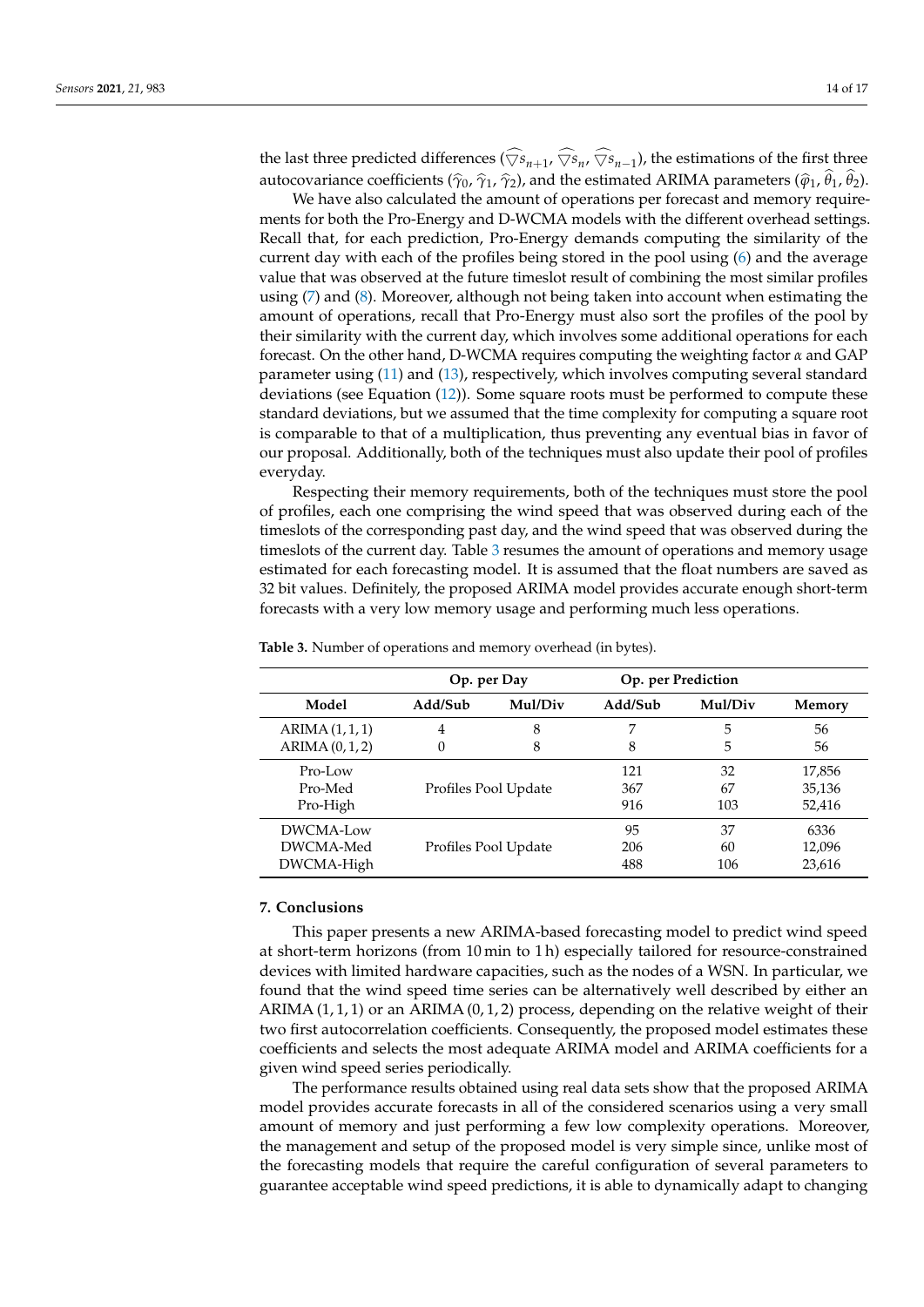wind conditions and/or locations without requiring any particular reconfiguration for each different scenario.

**Author Contributions:** Conceptualization, S.H.-A. and A.S.-G.; methodology, A.S.-G.; software, S.H.-A.; validation, S.H.-A. and A.S.-G.; investigation, S.H.-A. and A.S.-G.; writing—original draft preparation, S.H.-A.; writing—review and editing, M.R.-P., R.F.R.-R. and C.L.-G.; supervision, R.F.R.-R. and C.L.-G.; project administration, C.L.-G.; funding acquisition, M.R.-P. and C.L.-G. All authors have read and agreed to the published version of the manuscript.

**Funding:** This research was funded by the European Regional Development Fund (ERDF) and the Galician Regional Government under agreement for funding the Atlantic Research Center for Information and Communication Technologies (atlanTTic), and by the "Ministerio de Economía, Industria y Competitividad" through the project TEC2017–85587–R of the "Programa Estatal de Investigación, Desarrollo e Innovación Orientada a los Retos de la Sociedad" (partially financed with FEDER funds).

**Data Availability Statement:** The data presented in this study are available on request from the corresponding author. The data are not publicly available due to privacy reasons.

**Conflicts of Interest:** The authors declare no conflict of interest. The funders had no role in the design of the study; in the collection, analyses, or interpretation of data; in the writing of the manuscript, or in the decision to publish the results.

# **Abbreviations**

The following abbreviations are used in this manuscript:

| WSN   | Wireless Sensor Network                  |
|-------|------------------------------------------|
| EН    | Energy Harvesting                        |
| NWP   | Numerical Weather Prediction             |
| ARIMA | AutoRegressive Integrated Moving Average |
| ACF   | AutoCorrelation Function                 |
| PACF  | Partial AutoCorrelation Function         |
| MAE   | Mean Absolute Error                      |
|       |                                          |

# **References**

- <span id="page-14-0"></span>1. Shaikh, F.K.; Zeadally, S. Energy harvesting in wireless sensor networks: A comprehensive review. *Renew. Sustain. Energy Rev.* **2016**, *55*, 1041–1054. [\[CrossRef\]](http://doi.org/10.1016/j.rser.2015.11.010)
- <span id="page-14-1"></span>2. Gunduz, D.; Stamatiou, K.; Michelusi, N.; Zorzi, M. Designing intelligent energy harvesting communication systems. *IEEE Commun. Mag.* **2014**, *52*, 210–216. [\[CrossRef\]](http://dx.doi.org/10.1109/MCOM.2014.6710085)
- <span id="page-14-2"></span>3. Zhou, H.; Jiang, T.; Gong, C.; Zhou, Y. Optimal Estimation in Wireless Sensor Networks With Energy Harvesting. *IEEE Trans. Veh. Technol.* **2016**, *65*, 9386–9396. [\[CrossRef\]](http://dx.doi.org/10.1109/TVT.2016.2519918)
- <span id="page-14-3"></span>4. Gupta, S.S.; Mehta, N.B. Revisiting Effectiveness of Energy Conserving Opportunistic Transmission Schemes in Energy Harvesting Wireless Sensor Networks. *IEEE Trans. Commun.* **2019**, *67*, 2968–2980. [\[CrossRef\]](http://dx.doi.org/10.1109/TCOMM.2018.2889331)
- <span id="page-14-4"></span>5. Li, J.; Yu, B. Model and Procedures for Reliable Near Term Wind Energy Production Forecast. *Wind. Eng.* **2015**, *39*, 595–608. [\[CrossRef\]](http://dx.doi.org/10.1260/0309-524X.39.6.595)
- <span id="page-14-5"></span>6. Hernandez, W.; Méndez, A.; Maldonado-Correa, J.L.; Balleteros, F. Modeling of a Robust Confidence Band for the Power Curve of a Wind Turbine. *Sensors* **2016**, *16*, 2080. [\[CrossRef\]](http://dx.doi.org/10.3390/s16122080)
- <span id="page-14-6"></span>7. Kansal, A.; Hsu, J.; Zahedi, S.; Srivastava, M.B. Power Management in Energy Harvesting Sensor Networks. *ACM Trans. Embed. Comput. Syst.* **2007**, *6*. [\[CrossRef\]](http://dx.doi.org/10.1145/1274858.1274870)
- <span id="page-14-7"></span>8. Liu, H.; Chen, C. Data processing strategies in wind energy forecasting models and applications: A comprehensive review. *Appl. Energy* **2019**, *249*, 392–408. [\[CrossRef\]](http://dx.doi.org/10.1016/j.apenergy.2019.04.188)
- <span id="page-14-8"></span>9. Nazir, M.S.; Alturise, F.; Alshmrany, S.; Nazir, H.M.J.; Bilal, M.; Abdalla, A.N.; Sanjeevikumar, P.; Ali, Z.M. Wind Generation Forecasting Methods and Proliferation of Artificial Neural Network: A Review of Five Years Research Trend. *Sustainability* **2020**, *12*, 3778. [\[CrossRef\]](http://dx.doi.org/10.3390/su12093778)
- <span id="page-14-9"></span>10. Lazic, L.; Pejanovic, G.; Zivkovic, M. Wind forecasts for wind power generation using the Eta model. *Renew. Energy* **2010**, *35*, 1236–1243. [\[CrossRef\]](http://dx.doi.org/10.1016/j.renene.2009.10.028)
- 11. Cheng, W.Y.Y.; Liu, Y.; Bourgeois, A.J.; Wu, Y.; Haupt, S.E. Short-term wind forecast of a data assimilation/weather forecasting system with wind turbine anemometer measurement assimilation. *Renew. Energy* **2017**, *107*, 340–351. [\[CrossRef\]](http://dx.doi.org/10.1016/j.renene.2017.02.014)
- <span id="page-14-10"></span>12. Andrade, J.R.; Bessa, R.J. Improving Renewable Energy Forecasting with a Grid of Numerical Weather Predictions. *IEEE Trans. Sustain. Energy* **2017**, *8*, 1571–1580. [\[CrossRef\]](http://dx.doi.org/10.1109/TSTE.2017.2694340)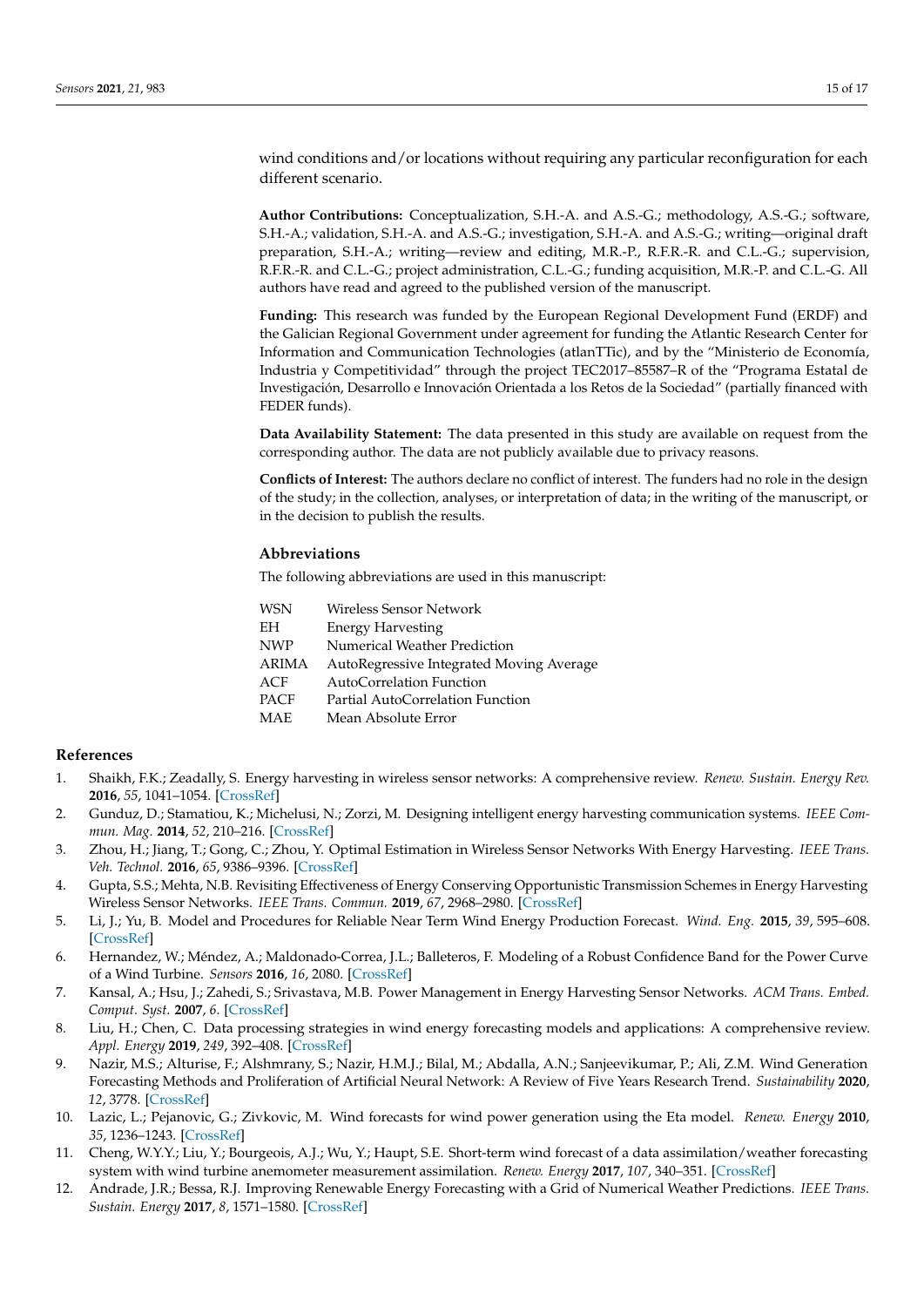- <span id="page-15-0"></span>13. Torres, J.L.; García, A.; de Blas, M.; de Francisco, A. Forecast of hourly average wind speed with ARMA models in Navarre (Spain). *Sol. Energy* **2005**, *79*, 65–77. [\[CrossRef\]](http://dx.doi.org/10.1016/j.solener.2004.09.013)
- 14. Kavasseri, R.G.; Seetharaman, K. Day-ahead wind speed forecasting using f-ARIMA models. *Renew. Energy* **2009**, *34*, 1388–1393. [\[CrossRef\]](http://dx.doi.org/10.1016/j.renene.2008.09.006)
- 15. Chen, P.; Pedersen, T.; Bak-Jensen, B.; Chen, Z. ARIMA-Based Time Series Model of Stochastic Wind Power Generation. *IEEE Trans. Power Syst.* **2010**, *25*, 667–676. [\[CrossRef\]](http://dx.doi.org/10.1109/TPWRS.2009.2033277)
- 16. Erdem, E.; Shi, J. ARMA based approaches for forecasting the tuple of wind speed and direction. *Appl. Energy* **2011**, *88*, 1405–1414. [\[CrossRef\]](http://dx.doi.org/10.1016/j.apenergy.2010.10.031)
- 17. Wen, Y.; Song, M.; Wang, J. A Combined AR-kNN model for short-term wind speed forecasting. In Proceedings of the 2016 IEEE 55th Conference on Decision and Control (CDC), Las Vegas, NV, USA, 12–14 December 2016; pp. 6342–6346.
- <span id="page-15-4"></span>18. Yunus, K.; Thiringer, T.; Chen, P. ARIMA-Based Frequency-Decomposed Modeling of Wind Speed Time Series. *IEEE Trans. Power Syst.* **2016**, *31*, 2546–2556. [\[CrossRef\]](http://dx.doi.org/10.1109/TPWRS.2015.2468586)
- <span id="page-15-5"></span>19. Xie, W.; Zhang, P.; Chen, R.; Zhou, Z. A Nonparametric Bayesian Framework for Short-Term Wind Power Probabilistic Forecast. *IEEE Trans. Power Syst.* **2019**, *34*, 371–379. [\[CrossRef\]](http://dx.doi.org/10.1109/TPWRS.2018.2858265)
- 20. Wang, Y.; Wang, H.; Srinivasan, D.; Hu, Q. Robust functional regression for wind speed forecasting based on Sparse Bayesian learning. *Renew. Energy* **2019**, *132*, 43–60. [\[CrossRef\]](http://dx.doi.org/10.1016/j.renene.2018.07.083)
- <span id="page-15-6"></span>21. García, I.; Huo, S.; Prado, R.; Bravo, L. Dynamic Bayesian temporal modeling and forecasting of short-term wind measurements. *Renew. Energy* **2020**, *161*, 55–64. [\[CrossRef\]](http://dx.doi.org/10.1016/j.renene.2020.05.182)
- <span id="page-15-7"></span>22. Liu, H.; Tian, H.Q.; Li, Y.F. Comparison of two new ARIMA-ANN and ARIMA-Kalman hybrid methods for wind speed prediction. *Appl. Energy* **2012**, *98*, 415–424. [\[CrossRef\]](http://dx.doi.org/10.1016/j.apenergy.2012.04.001)
- 23. Zuluaga, C.D.; Álvarez, M.A.; Giraldo, E. Short-term wind speed prediction based on robust Kalman filtering: An experimental comparison. *Appl. Energy* **2015**, *156*, 321–330. [\[CrossRef\]](http://dx.doi.org/10.1016/j.apenergy.2015.07.043)
- <span id="page-15-8"></span>24. Akçay, H.; Filik, T. Short-term wind speed forecasting by spectral analysis from long-term observations with missing values. *Appl. Energy* **2017**, *191*, 653–662. [\[CrossRef\]](http://dx.doi.org/10.1016/j.apenergy.2017.01.063)
- <span id="page-15-9"></span>25. Wan, C.; Lin, J.; Wang, J.; Song, Y.; Dong, Z.Y. Direct Quantile Regression for Nonparametric Probabilistic Forecasting of Wind Power Generation. *IEEE Trans. Power Syst.* **2017**, *32*, 2767–2778. [\[CrossRef\]](http://dx.doi.org/10.1109/TPWRS.2016.2625101)
- <span id="page-15-10"></span>26. Wan, C.; Wang, J.; Lin, J.; Song, Y.; Dong, Z.Y. Nonparametric Prediction Intervals of Wind Power via Linear Programming. *IEEE Trans. Power Syst.* **2018**, *33*, 1074–1076. [\[CrossRef\]](http://dx.doi.org/10.1109/TPWRS.2017.2716658)
- <span id="page-15-11"></span>27. Shi, Z.; Liang, H.; Dinavahi, V. Direct Interval Forecast of Uncertain Wind Power Based on Recurrent Neural Networks. *IEEE Trans. Sustain. Energy* **2018**, *9*, 1177–1187. [\[CrossRef\]](http://dx.doi.org/10.1109/TSTE.2017.2774195)
- 28. Khodayar, M.; Wang, J. Spatio-Temporal Graph Deep Neural Network for Short-Term Wind Speed Forecasting. *IEEE Trans. Sustain. Energy* **2019**, *10*, 670–681. [\[CrossRef\]](http://dx.doi.org/10.1109/TSTE.2018.2844102)
- 29. Khodayar, M.; Wang, J.; Manthouri, M. Interval Deep Generative Neural Network for Wind Speed Forecasting. *IEEE Trans. Smart Grid* **2019**, *10*, 3974–3989. [\[CrossRef\]](http://dx.doi.org/10.1109/TSG.2018.2847223)
- <span id="page-15-12"></span>30. Zhang, Y.; Zhao, Y.; Pan, G.; Zhang, J. Wind Speed Interval Prediction Based on Lorenz Disturbance Distribution. *IEEE Trans. Sustain. Energy* **2020**, *11*, 807–816. [\[CrossRef\]](http://dx.doi.org/10.1109/TSTE.2019.2907699)
- <span id="page-15-13"></span>31. Wang, J.; Hu, J. A robust combination approach for short-term wind speed forecasting and analysis. *Energy* **2015**, *93*, 41–56. [\[CrossRef\]](http://dx.doi.org/10.1016/j.energy.2015.08.045)
- 32. Wu, J.L.; Ji, T.Y.; Li, M.S.; Wu, P.Z.; Wu, Q.H. Multistep Wind Power Forecast Using Mean Trend Detector and Mathematical Morphology-Based Local Predictor. *IEEE Trans. Sustain. Energy* **2015**, *6*, 1216–1223. [\[CrossRef\]](http://dx.doi.org/10.1109/TSTE.2015.2424856)
- 33. Hu, Q.; Zhang, S.; Yu, M.; Xie, Z. Short-term wind speed or power forecasting with heteroscedastic support vector regression. *IEEE Trans. Sustain. Energy* **2016**, *7*, 241–249. [\[CrossRef\]](http://dx.doi.org/10.1109/TSTE.2015.2480245)
- 34. Safari, N.; Chung, C.Y.; Price, G.C.D. Novel Multi-Step Short-Term Wind Power Prediction Framework Based on Chaotic Time Series Analysis and Singular Spectrum Analysis. *IEEE Trans. Power Syst.* **2018**, *33*, 590–601. [\[CrossRef\]](http://dx.doi.org/10.1109/TPWRS.2017.2694705)
- <span id="page-15-1"></span>35. Yang, M.; Chen, X.; Du, J.; Cui, Y. Ultra-Short-Term Multistep Wind Power Prediction Based on Improved EMD and Reconstruction Method Using Run-Length Analysis. *IEEE Access* **2018**, *6*, 31908–31917. [\[CrossRef\]](http://dx.doi.org/10.1109/ACCESS.2018.2844278)
- <span id="page-15-2"></span>36. Chen, N.; Qian, Z.; Nabney, I.T.; Meng, X. Wind Power Forecasts Using Gaussian Processes and Numerical Weather Prediction. *IEEE Trans. Power Syst.* **2014**, *29*, 656–665. [\[CrossRef\]](http://dx.doi.org/10.1109/TPWRS.2013.2282366)
- 37. Hoolohan, V.; Tomlin, A.S.; Cockerill, T. Improved near surface wind speed predictions using Gaussian process regression combined with numerical weather predictions and observed meteorological data. *Renew. Energy* **2018**, *126*, 1043–1054. [\[CrossRef\]](http://dx.doi.org/10.1016/j.renene.2018.04.019)
- <span id="page-15-3"></span>38. Wu, Y.K.; Su, P.E.; Wu, T.Y.; Hong, J.S.; Hassan, M.Y. Probabilistic Wind-Power Forecasting Using Weather Ensemble Models. *IEEE Trans. Ind. Appl.* **2018**, *54*, 5609–5620. [\[CrossRef\]](http://dx.doi.org/10.1109/TIA.2018.2858183)
- <span id="page-15-14"></span>39. Qian, Z.; Pei, Y.; Zareipour, H.; Chen, N. A review and discussion of decomposition-based hybrid models for wind energy forecasting applications. *Appl. Energy* **2019**, *235*, 939–953. [\[CrossRef\]](http://dx.doi.org/10.1016/j.apenergy.2018.10.080)
- <span id="page-15-15"></span>40. Alsheikh, M.A.; Lin, S.; Niyato, D.; Tan, H.P. Machine Learning in Wireless Sensor Networks: Algorithms, Strategies, and Applications. *IEEE Commun. Surv. Tutor.* **2014**, *16*, 1996–2018. [\[CrossRef\]](http://dx.doi.org/10.1109/COMST.2014.2320099)
- <span id="page-15-16"></span>41. Recas Piorno, J.; Bergonzini, C.; Atienza, D.; Simunic Rosing, T. Prediction and management in energy harvested wireless sensor nodes. In Proceedings of the 2009 1st International Conference on Wireless Communication, Vehicular Technology, Information Theory and Aerospace Electronic Systems Technology, Aalborg, Denmark, 17–20 May 2009; pp. 6–10.